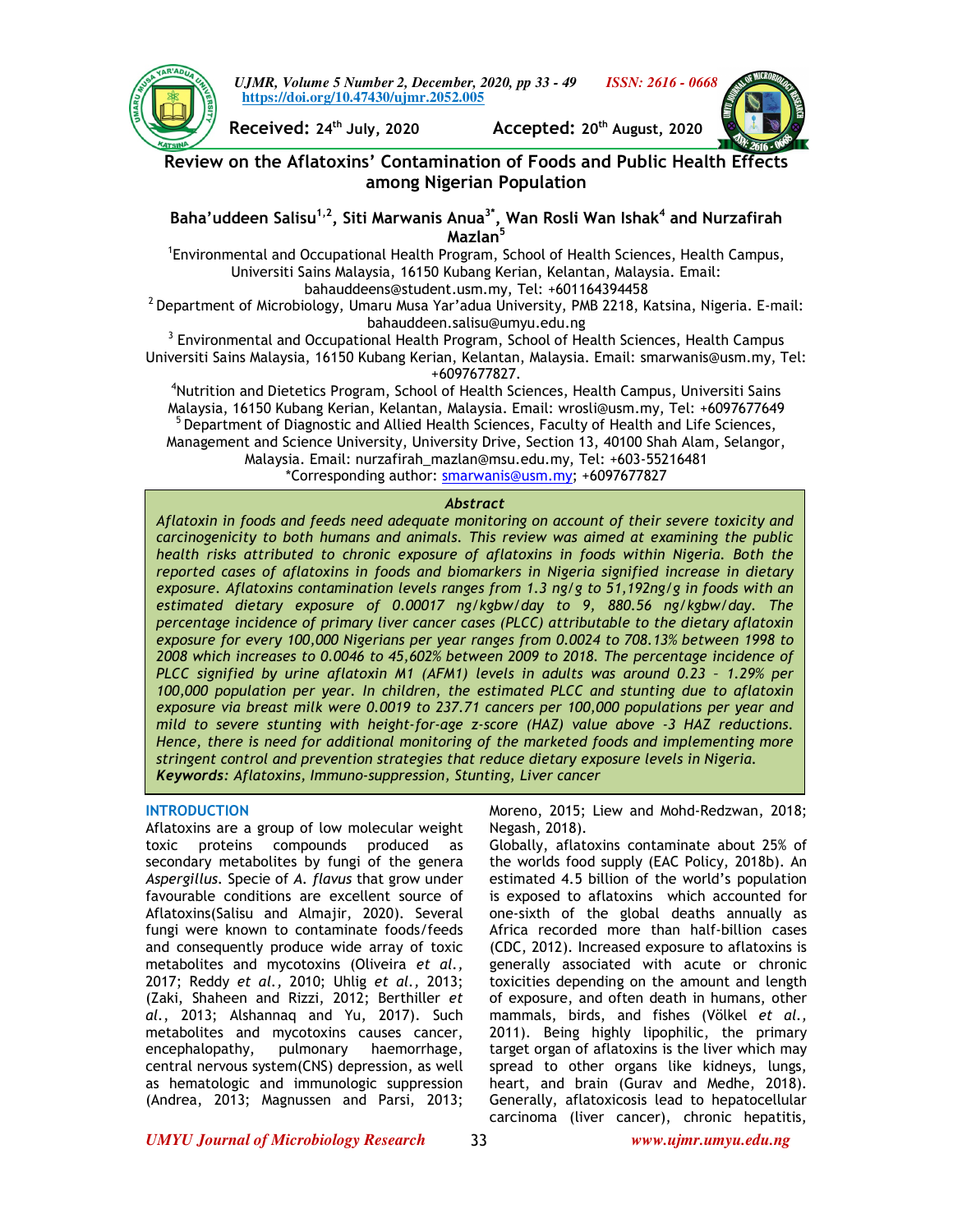cirrhosis, jaundice, and deficient nutrient conversion(Wild and Gong, 2010). It can also lead to genotoxicity, birth defects, and stunted growth in children (EAC Policy, 2018a; JECFA, 2018). The cases are more likely to occur in African countries due to hot and humid climatic conditions coupled with poor storage practices (eg. Use of stores with leaky roofs and /or with poor ventilation) which promote the proliferation of aflatoxigenic fungi (Gong *et al.,* 2016). This lead to the serious contamination of foods and feeds accordingly. Globally, Africa has the highest record of liver cancer (40% out of the estimated 25,200– 155,000 annually) attributed to aflatoxins contamination (Liu and Wu, 2010). This, therefore, called for intensive reviews that summarize the past and present aflatoxins risks in Africa. This review will analyze the primary liver cancer cases (PLCC) and stunting attributed to chronic exposure to aflatoxins in foods and feeds within Nigeria.

## **AFLATOXICOSES IN NIGERIA**

In Nigeria, several cases of aflatoxicosis have been occurring but only a few were documented (Atanda *et al.,* 2013). One of the most serious outbreaks of acute aflatoxicosis occurred in the late 1900s in which 40 children reportedly died at the Obafemi Awolowo Teaching Hospital complex, Ile-Ife, Nigeria (Oyelami*et al.,* 1995; 1997). Aflatoxins were detected in 81% (30 out of the 40 children) following the autopsy of the brain tissues of the children (Oyelami *et al.*, 1995). Among the 30 aflatoxin positive children, 15 have kwashiorkor which is a sign of chronic aflatoxicosis while the remaining showed other symptoms (Oyelami *et al.*, 1995). Aflatoxins were also detected in the lung and kidney specimens of another set of 32 children during autopsyamong which 18 suffered from kwashiorkor (Oyelami *et al.*, 1997).. It was concluded that kidney and cardiac failures were the major cause of death among such children(Oyelami *et al.*, 1997, 1998). Many other deaths due to acute aflatoxicosis have been occurring in various parts of Nigeria(Atanda *et al.,* 2013). Aflatoxins were found in various tissues and biological fluids such as semen, blood, and urine of liver cancer patients in Nigeria (Atanda *et al.,* 2013). According to a report from National Hospital, Abuja, many post mortem examinations on liver cancer were linked to aflatoxins effects(Atanda *et al.,* 2013). In addition, according to reports from many specialist hospitals in Nigeria, several cases of aflatoxicosis and other mycotoxicoses have been recorded (Atanda *et al.,* 2013).

*UMYU Journal of Microbiology Research www.ujmr.umyu.edu.ng* The effect of chronic exposure to aflatoxins is aflatoxin-induced hepatocellular carcinoma (HCC) which is mostly associated with hepatitis

B or C virus (Lizárraga-Paulín*et al.,*2012). Generally, aflatoxin exposure is the second largest environmental risk factor for cancer development worldwide (McCullough and Lloyd, 2019). In Nigeria, an estimated 7,761 out of 10,130 annual liver cancer cases are attributed to Aflatoxin contaminated maize and groundnuts (Adetuniji *et al*., 2014). This has led to the loss of about 5,000 lives and \$155 million (Olayinka, 2018) This therefore signifies the need for more preventive interventions and control strategies to reduce the exposure levels.

Another debilitating exposure effect to aflatoxins is their ability to devitalize the immune system through modulation of cytokines, cell-mediated immune suppression, T-cells, B- cells and natural killer cells activities suppression (Bammler*et al.,* 2000; Sayo, 2015). Many studies in Africa showed strong association between exposure to aflatoxins and a high risk of HCC, immunodeficiency, and development of infectious diseases, and as vaccine failure (Qazi and Fayyaz, 2006; Ogodo and Ugbogu, 2016; Mupunga, Mngqawa and Katerere, 2017). It has been shown that there is a strong association between unsafe sex and development of aflatoxicosis in HIV endemic areas (Lizárraga-Paulín, Moreno-Martínez and Miranda-Castro, 2012).This suggestedpossible role of aflatoxins in AIDS-related immunosuppression and deaths which might be the reason for higher prevalence of aflatoxicosis. In Nigeria, HIV prevalence is 1.4%, accounting for about 1.9 million people living with HIV with about 160, 000 AIDS-related deaths in 2016 alone(UNAIDS, 2017, 2019). These data suggest a possible correlation between aflatoxin exposure and the AIDS.

Many studies have shown strong affiliation between aflatoxin exposure and stunting in children (Turner *et al.*, 2007; Shuaib *et al.*, 2010; Watson *et al.*, 2018).Generally, aflatoxin exposure is more common in low-income families who cannot afford good quality food (Ahlberg *et al.*, 2018). According to the 2019 global child malnutrition estimate, about 149 million children under the age of five are stunted and the majority of which are found in Africa and Asia (UNICEF/WHO/World Bank Group, 2019). A study on exposure to aflatoxins among children with severe acute malnutrition was recently conducted in Nigeria (McMillan *et al.*, 2018). The median concentration of AFB1 lysin adducts detected in the serum samples was 2.6 pg/mg albumin with values ranging from 0.2pg/mg to 59.2 pg/mg albumin (McMillan *et al.*, 2018). Such AFB1-lysine was significantly higher in stunted children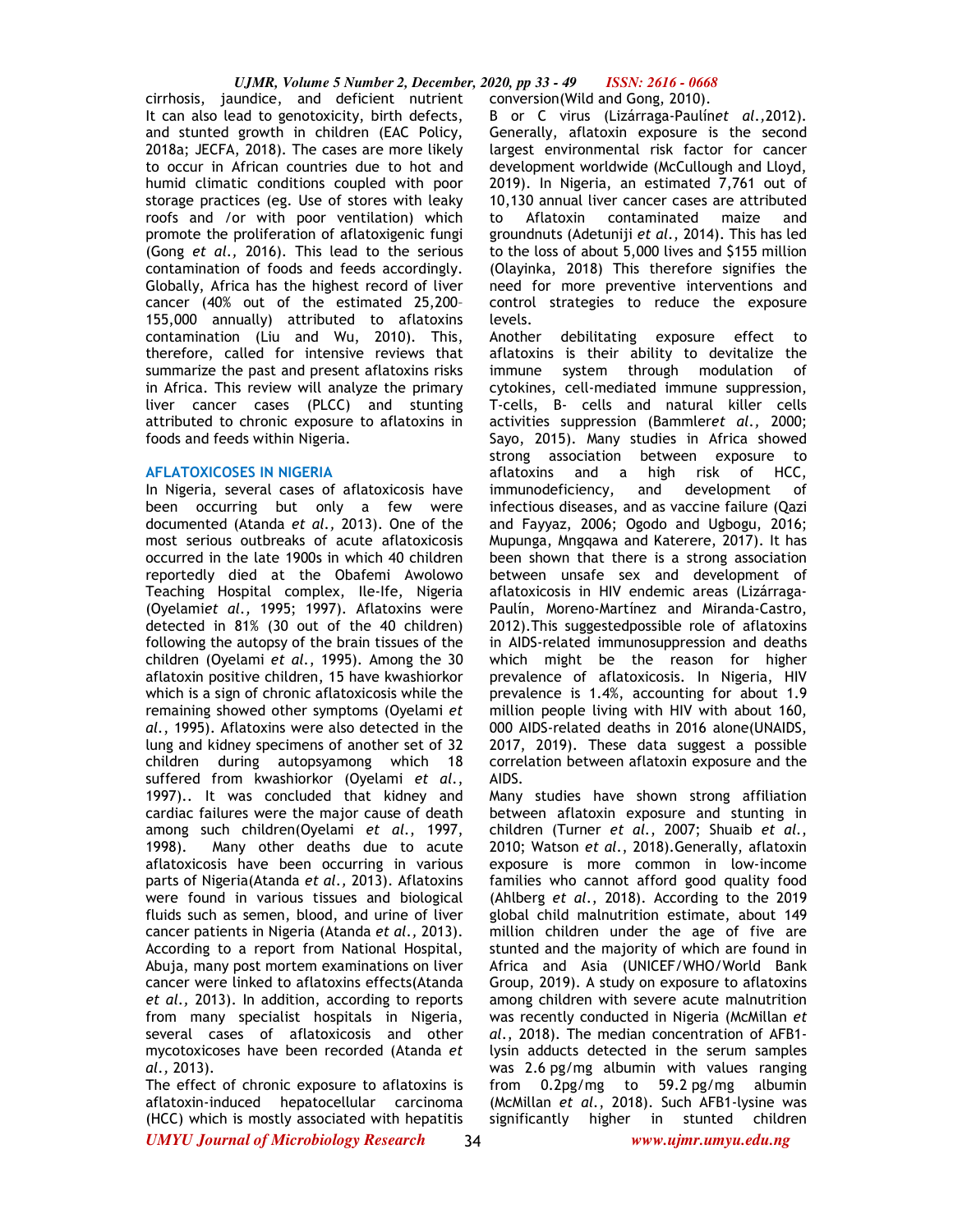(4.6 pg/mg albumin) and children with severe acute malnutrition (4.3pg/mg) when compared to non-stunted (1.2 pg/mg albumin) and the controls (0.8 pg/mg). This AFB1-lysine was also found to be significantly higher in kwashiorkor children (median = 6.3 pg/mg albumin) compared to children with severe marasmus (median = 0.9 pg/mg). Several studies have established a strong link between aflatoxin exposure and kwashiorkor which is a severe form of protein-energy malnutrition (PEM), as well as increased morbidity in children. As observed by (McMillan *et al.*, 2018), the highest level of the serum aflatoxin was found in children with kwashiorkor. Similarly, significantly higher levels of aflatoxins were detected from the autopsy of liver specimens of some Nigerian and South African kwashiorkor children (Lamplugh and Hendrickse, 1982).

A cross-sectional study of aflatoxins in the food plates, serum and urine samples of 36 kwashiorkor children (KC), 29 marasmic kwashiorkor children (MKC), 13 marasmic children (MC) and 33 healthy age-matched control subjects from the 3 agroecological zones of Nigeria was conducted (Ogbadu and Onyemelukwe, 2012). Aflatoxins were detected in 93.1% of MKC, 88.9% of KC, 76.9% of MC, and 63.6% of the healthy controls, with the corresponding levels of AFB1 in the food plates as 82.4%, 69.4%, 53.8%, and 42.4% respectively. The median concentration of aflatoxins in the 3 groups of malnourished children is significantly higher than those in the control subjects for both serum/urine (p=0.013) and food plates (p=0.007), indicating that children in Nigeria are continuously being exposed.

## **BIOMARKERS OF AFLATOXIN EXPOSURE IN NIGERIA AND THEIR HEALTH SIGNIFICANCE**

Biomarkers of aflatoxin exposure include both the aflatoxins and their metabolites that can be detected in the body tissues and fluids or excretory products (Polychronaki *et al.*, 2008). The major validated aflatoxin biomarkers include hydroxylated aflatoxin M (AFM) found in milk and often in urine and faeces(Wild and Turner, 2002). Others are serum aflatoxin protein adducts (Af-albumin, AF-lysine) and excretory metabolites such as aflatoxin-DNA adduct (AFB1- N7-guanine) and AFM1 found in urine (Wild and Turner, 2002; Jager *et al.*, 2014).

Summary of some major reported biomarkers from the body fluids of Nigerians for the last 2 decades (1998 – 2018) is shown in Table 1.From the table, most of the biomarkers reported before the beginning of the  $21<sup>st</sup>$  century were detected in lower quantities and the overall percentages of positive samples in each study were less than 50%. This may probably be due

to the type of detection techniques used in those periods which are generally characterized by less sensitivity and precision compared to modern techniques such as HPLC-FD (Bhanot, 2015; Patil, 2018a, 2018b; Smith, 2018). In the recent reports, from 2012 to 2018, both the percentage of positive samples and the rate of detection of biomarkers from the samples were very high. In most of the studies, biomarkers were detected in more than 80% of the samples tested at higher levels ranging from 0.00349 to 149 ng/ml of samples and up to 361ng/ml in kwashiorkor children (Table 1).

Inferencially, the higher levels of biomarkers, signifies high dietary exposure to AFB1 in Nigeria. As can be seen from Table 1, multiple studies have reported these aflatoxin biomarkers in maternal blood, babies cord blood, jaundiced neonates and mothers, breast milk of lactating mothers, urine and serum of malnourished children, as well as urine samples of healthy adults. This is a strong indication of the extent to which Nigerians are exposed to dietary aflatoxins and the manifestations of the chronic effects of the aflatoxins in Nigeria. Apart from the apparent health effects in children, other chronic effects of aflatoxin exposure such as stunting and hepatocellular carcinoma can also be hypothetically estimated from the levels of the most recently reported biomarkers.

The summary of the hypothetical health implications represented by the most recently reported biomarkers of aflatoxin exposure in Nigeria is provided in Table 2. Given that AFM1 is 10 times less carcinogenic than AFB1 (Ahlberg *et al.*, 2018). The primary liver cancer cases signifies by the reported levels of AFM1 in breast milk ranges from 0.0019 to 237.71 cancers per 100,000 population of children per year with an estimated percentage incidence of 0.014 to 1,694.87 liver cancers per 100,000 population per year out of the estimated 12,047 total primary liver cancer cases in males and female Nigerians (WHO, 2014). Similarly, the hypothetical estimate of stunting that could result based on the level of AFM1 consumption in breast milk by the children will range from mild to highly severe stunting with height-forage z-score (HAZ) value above -3 HAZ reduction, given that AFM1 in milk (ng/kgbw/day) has a significant reduction effect  $(8 = -0.3, at p = 0.01)$  on height-for-age z-score of childhood growth provided all other growth determinant factors are disregarded (Mahdavi *et al.*, 2010; Ahlberg *et al.*, 2018). This further explains the numerous reports of severe childhood malnutrition in Nigeria (Onyemelukwe *et al.*, 2012b; McMillan *et al.*, 2018).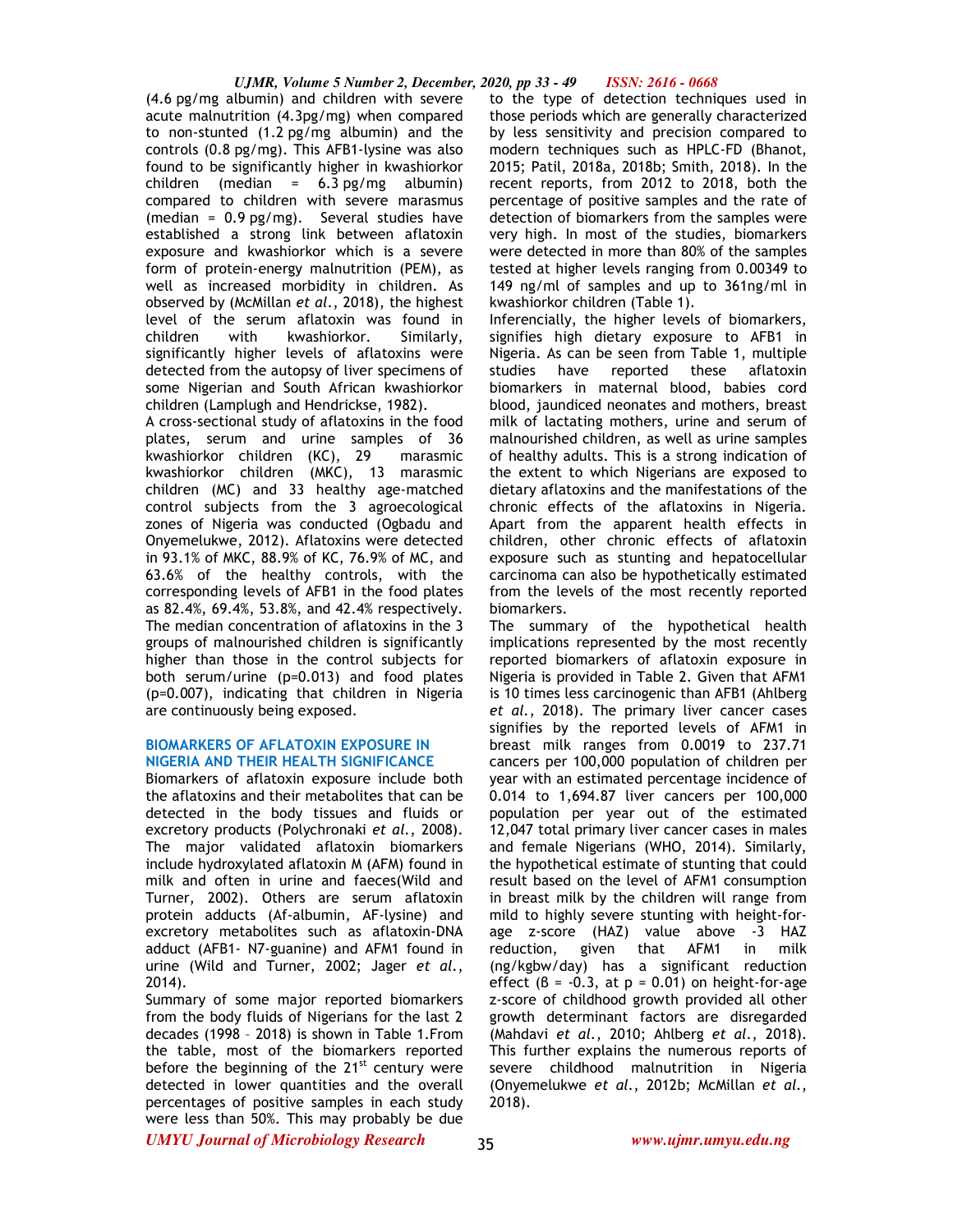On the other hand, the primary liver cancer cases signified by the reported urine AFM1 level ranges from 0.036 to 0.18 cancers per 100,000 population per year as calculated using the

i.

regression equation of Zhu *et al.,* (1987), AFM1 in Urine =  $-0.042 + 0.0026$ AFB1 ( $R^2 = 0.65$ ), thereby contributing to an estimated 0.23 to 1.29% of liver cancers per 100,000 population

| Place                        | Number and Type of<br><b>Subjects Tested</b>                                                                           | Type of Aflatoxin<br><b>Biomarker</b> | % of<br><b>Positive</b><br><b>Samples</b>                           | Level of<br>contamination<br>(ng/ml)                             | Reference                          |
|------------------------------|------------------------------------------------------------------------------------------------------------------------|---------------------------------------|---------------------------------------------------------------------|------------------------------------------------------------------|------------------------------------|
| Enugu<br>State               | 78 Healthy Men                                                                                                         | <b>TAF</b>                            | <b>NS</b>                                                           | $R = 0.02 - 3.1$                                                 | (Denning et<br>al., 1988)          |
| Jos /<br>Plateau             | 77 maternal blood<br>78 babies cord blood                                                                              | Serum Aflatoxins                      | 21%<br>12%                                                          | <b>NS</b>                                                        | (Lamplugh<br>et al., 1988)         |
| lbadan/<br>Oyo State         | 625 babies cord blood                                                                                                  | Serum<br>Aflatoxins                   | 14.6%                                                               | <b>NS</b>                                                        | (Maxwell <i>et</i><br>al., 1994)   |
| Ibadan/<br>Oyo State         | 320 jaundiced neonates (jn)<br>80 mothers of jn (mjn)<br>60 control neonates (cn)<br>7 mothers of controls (mc)        | Serum Aflatoxins                      | - 27.4% of jn<br>- 17% of mjn<br>$-16.6%$ of cn<br>- 14.4% of<br>mc | <b>NS</b>                                                        | (Sodeinde et<br>al., 1995)         |
| Zaria /<br>Kaduna<br>State   | Cord blood of 37 jaundiced<br>neonates (jn)<br>Cord blood of 40 non-jn<br>Serum of 64 jn<br>Serum of 60 control babies | Serum Aflatoxins                      | 37.8%<br>22.5%<br>>50%<br>0%                                        | <b>NS</b>                                                        | (Ahmed et<br>al., 1995)            |
| Ogun State                   | Breast milk from 50<br>lactating mothers                                                                               | Mycotoxins                            | AFM1<br>obtained in<br>82%                                          | $-M = 0.0159$                                                    | (Raiola,<br>2012)                  |
| South-<br>western<br>Nigeria | Breast milk from 120<br>lactating mothers                                                                              | AFM1                                  | 14.1%                                                               | $R = 2 - 187$                                                    | (Oluwafemi<br>, 2012)              |
| Three AEZs<br>of Nigeria     | 36 kwashiorkor children (kc)<br>29 Marasmic kc<br>13 arasmus<br>33 controls                                            | <b>Total Serum</b><br>Aflatoxins      | 88.9%<br>93.1%<br>76.9%<br>63.6%                                    | $MD = 0.1656$<br>$MD = 0.2284$<br>$MD = 0.2343$<br>$MD = 0.0207$ | (Onyemeluk<br>we et al.,<br>2012b) |
| Three AEZs<br>of Nigeria     | 13 kwashiorkor children (kc)<br>20 Marasmic kc<br>11<br>arasmus<br>31 controls                                         | <b>Total Urine</b><br>Aflatoxins      | 84.6%<br>60%<br>81.8%<br>90.9%                                      | $MD = 79$<br>$MD = 43.8$<br>$MD = 14.4$<br>$MD = 42.6$           | (Onyemeluk<br>we et al.,<br>2012b) |
| Ogun State                   | Breast milk from 50<br>lactating mothers                                                                               | AFM1                                  | 82%                                                                 | $M = 0.015$                                                      | (Adejumo<br>et al.,<br>2013)       |
| Northern<br>Nigeria          | 120<br>subjects from eight<br>rural communities                                                                        | -Urine Mycotoxins - 50.8%<br>-AFM1    | (61/120)<br>$-14.2%$<br>(17/120)                                    | Mean AFM1 =<br>$0.3;SD = 0.4$                                    | (Ezekiel et<br>al., 2014)          |
| Ogun State                   | 84 rural and Semi-urban<br>Subjects                                                                                    | Urine AFM1                            | 99% (83/84)                                                         | $(M = 0.027)$                                                    | (Ezekiel et<br>al., 2018)          |
| Nigeria                      | children suffering from<br>severe acute malnutrition                                                                   | Serum aflatoxin-<br>lysine            | 100%                                                                | $^a$ R= 0.2 - 59.2<br>$(MD = 2.6)$                               | (McMillan<br>et al.,<br>2018)      |

|  | Table 1: Biomarkers of Aflatoxin Exposures in Nigeria |  |
|--|-------------------------------------------------------|--|
|  |                                                       |  |

*<sup>a</sup>Concentration expressed in pg/mg albumin*

*AEZs = Agro-ecological Zones; NS = Not stated; M = Mean; MD = Median; R = Range; AFM1 = Aflatoxin M1*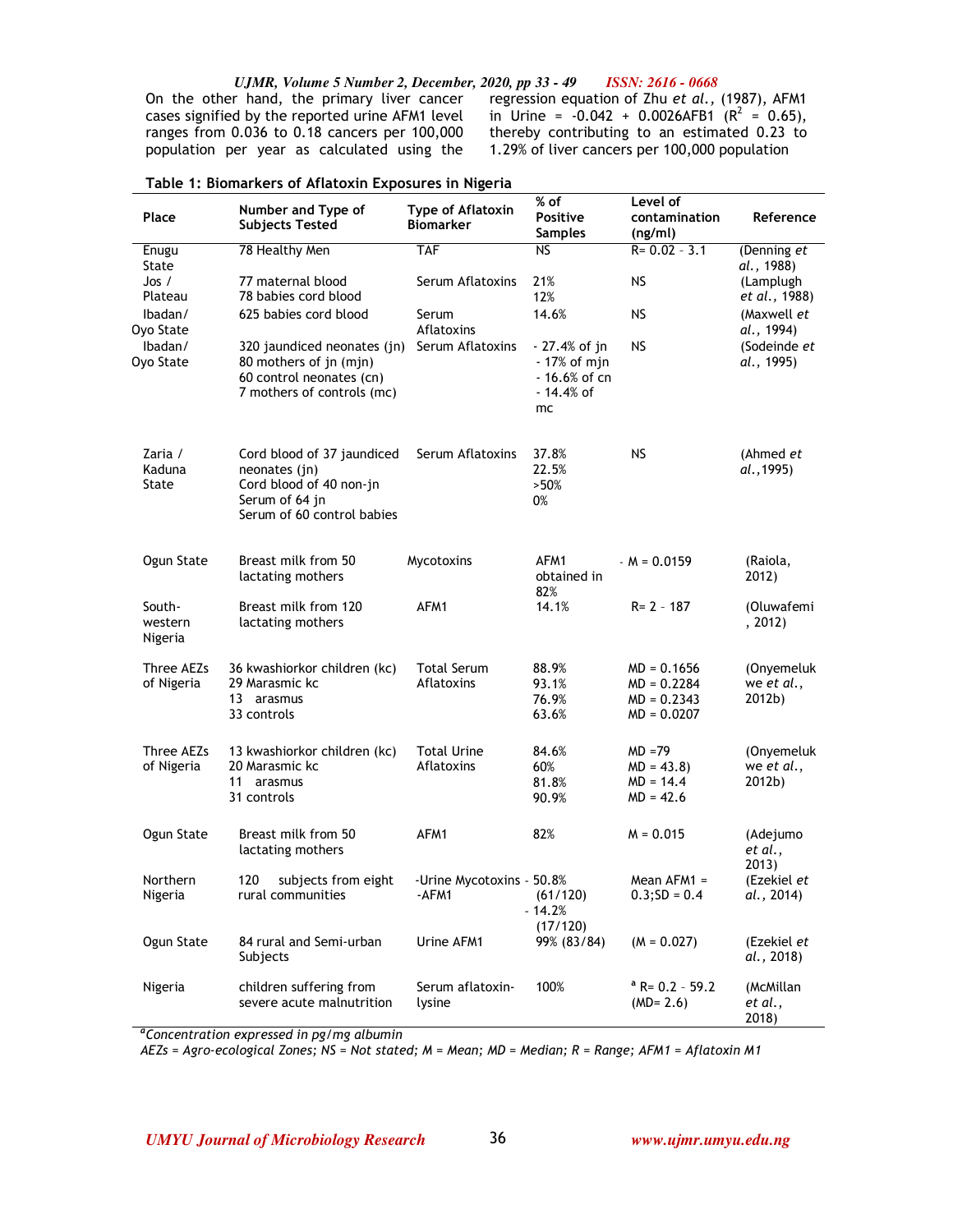per year out of the estimated 12,047 total primary liver cancer cases in males and female Nigerians as reported by (WHO, 2014), (Table 3). As a matter of fact, the same value was obtained, when the estimated cancer risk calculated using the regression equation of (Zhu *et al.*, 1987) was compared with the cancer risk calculated using the direct level of AFB1 reported in the food consumed by the subjects. i.e.

-Mean AFB1 in the food obtained from the subjects = 2.4µg/kg (Ezekiel *et al.*, 2014), thus, estimated exposure in ng/kgbw/day = AFB1

(2.4µg/kg) x 57g/person/day (average food consumed per day per person) devided by weight of average adult Nigeria (60.okg) (Adetunji *et al.,* 2017) = 2.28 ng/kgbw/day.

And, the primary liver cancer  $=$ exposure (ng/kgbw/day) of AFB1 (2.28) X average potency (0.0825) =0.188 per 100,000 population/year

The above value (0.188) is equal to the estimated value calculated from the mean AFM1 (0.3) in the urine of subjects as shown in Table 2.

**Table 2: Hypothetical Health Effects of Aflatoxin reported biomarkers from Nigeria between 2012 to 2018** 

| <b>Type</b><br>of<br>sample | Level<br>of<br>AFM1         | <b>Estimated AFM1</b><br><b>Exposure Via</b><br><b>Breast Milk</b> |                                             | <b>Estimated</b><br>Dietary AFB1<br><b>Exposure</b> |                                    | <sup>e</sup> EHCC<br>(Cases per<br>100, 000 | $1\%$<br>Incidence<br>of HCC/   | g Estimated<br>Growth<br><b>Reduction</b> | Reference                    |
|-----------------------------|-----------------------------|--------------------------------------------------------------------|---------------------------------------------|-----------------------------------------------------|------------------------------------|---------------------------------------------|---------------------------------|-------------------------------------------|------------------------------|
|                             | in the<br>sample<br>(ng/ml) | $a_{\text{ng}}$<br>per<br>day                                      | $^{\rm b}$ ng/<br><b>KgBW</b><br>per<br>day | $c_{ng}$<br>per<br>day                              | $\frac{d}{dp}$ ng/kg<br>bw/<br>day | population<br>/year)                        | 100, 000<br>population<br>/year | (Stunting)<br>(0.1cm)                     |                              |
| <b>Breast</b><br>Milk       | $M =$<br>0.0159             | 2.40                                                               | 0.25                                        |                                                     |                                    | 0.0021                                      | 0.015                           | $-0.075$                                  | (Raiola,<br>2012)            |
| <b>Breast</b><br>milk       | $R =$<br>2 to<br>187        | 302 to<br>28,237                                                   | 30.82 to<br>2,881.3                         | $\overline{\phantom{a}}$                            |                                    | $0.25$ to<br>237.71                         | $1.78 -$<br>1,694.87            | $-9.246 -$<br>864.40                      | (Oluwafemi<br>, 2012)        |
| <b>Breast</b><br>Milk       | $M =$<br>0.015              | 2.27                                                               | 0.23                                        |                                                     |                                    | 0.0019                                      | 0.014                           | $-0.069$                                  | (Adejumo<br>et al.,<br>2013) |
| Urine                       | $M = 0.30$                  | $\overline{\phantom{a}}$                                           |                                             | 131.54 2.19                                         |                                    | 0.18                                        | 1.29                            |                                           | (Ezekiel et<br>al., 2014)    |
| Urine                       | $M =$<br>0.027              |                                                                    |                                             | 26.54                                               | 0.44                               | 0.036                                       | 0.23                            |                                           | (Ezekiel et<br>al., 2018)    |

Note: HCC = Hepatocellular carcinoma, EHCC = Estimated HCC,  $M = Mean$ , R= Range

**<sup>a</sup>**Values were calculated by multiplying the AFM1 (ng/ml of breast milk) with the average daily intake of breast milk by Nigerian infants (151ml/kgbw) (Marko *et al.*, 2018).

**<sup>b</sup>**Values were calculated by dividing the daily exposure with the average body weight of Nigerian children aged 12- 24 months, 9.8Kg (Ojuri *et al.,* 2018).

**<sup>c</sup>**Values were calculated using the regression equation of Zhu *et al*., (1987), AFM1 in Urine = -0.042 + 0.0026AFB1,  $R2 = 0.65$ 

**<sup>d</sup>**Values were calculated by dividing the daily exposure with the average body weight of adult Nigerian population, 60.0Kg (Adetunji *et al*., 2017)

**<sup>e</sup>**Calculated based on the average Nigerian population potency estimate of 0.0825 cancers/100,000 population/year per ng/kg bw/day(Adetunji, Atanda and Ezekiel, 2017): EHCC = exposure (ng/kgbw/day) of AFB1 X average potency. In case of AFM1 which is 10 times less carcinogenic than AFB1 (Ahlberg *et al*., 2018), the estimated HCC was calculated as EHCC = exposure to AFM1 (ng/kgbw/day)÷10 X average potency.

**<sup>f</sup>**Values were calculated by multiplying the average liver cancer incidence in Nigeria = 7.13/100,000 population/year (WHO, 2014) with EHCC.

**g** Estimated growth reduction (stunting) to the nearest 0.1cm values were calculated by multiplying the AFM1 exposure (ng/kgbw/day) by the growth reduction effect ( $\beta$  = -0.3) on height-for-age z-score as reported by Mahdavi *et al*., (2010) and (Ahlberg *et al*., 2018).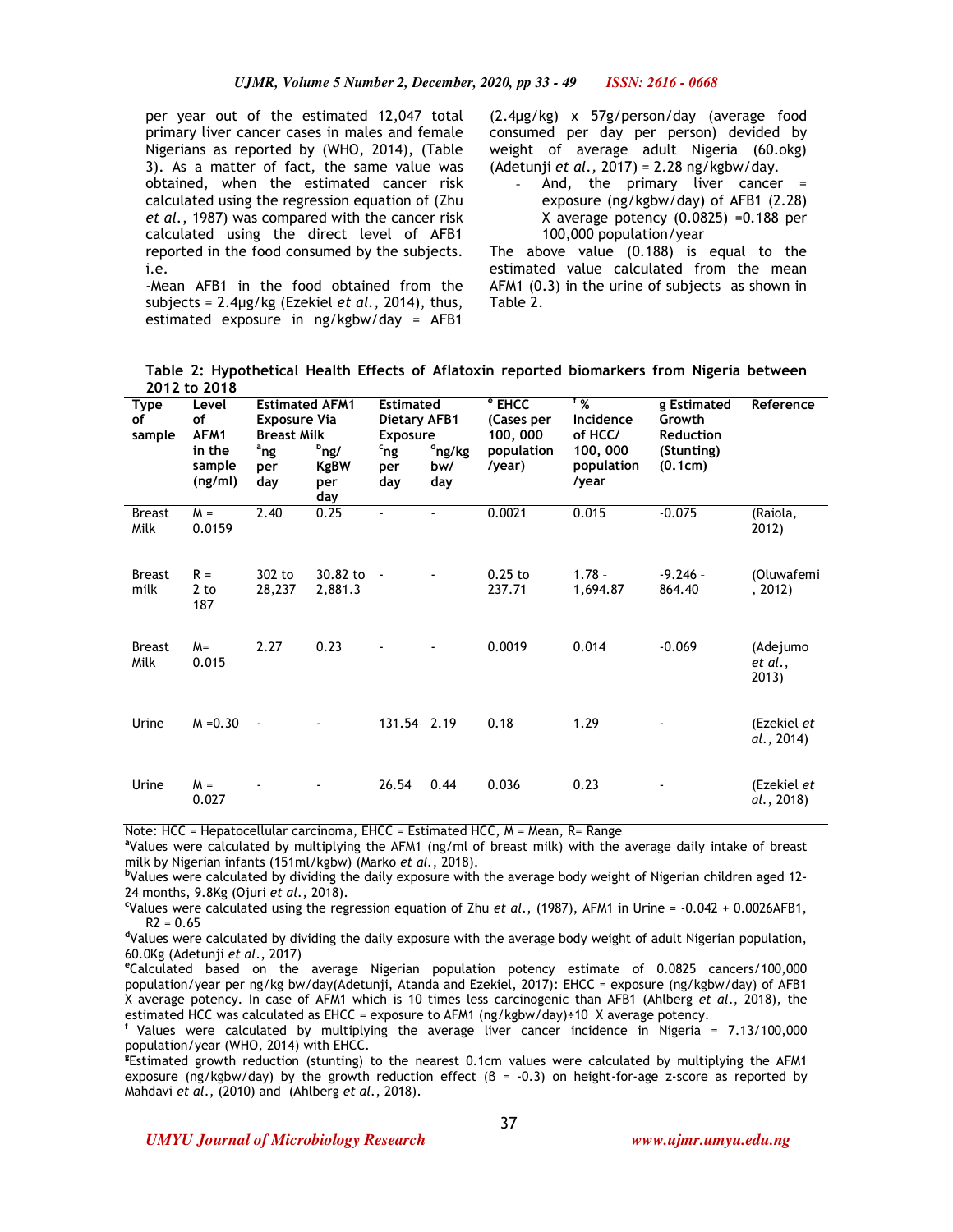## **AFLATOXIN CONTAMINATION OF STAPLE FOODS IN NIGERIA ANDTHE ESTIMATED LIVER CANCER RISKS**

The levels of aflatoxins in Nigerian staple foods and their attributed cancer risks for the last 2 decades (1998 – 2018) were summarised in Table 3. According to the various literature cited in this review, family cereals have the highest level of contamination by aflatoxins ranging from 1.3 ng/g – 51,192ng/g. This is followed by maize  $(0.002 - 15,489.6 \text{ ng/g}),$ sweet potatoes (2,180 – 2,208 ng/g), meat (2.9 – 1,464), tomatoes (0.57 – 1,430 ng/g), Peanuts and their products (0.9 - 646.0 ng/g), rice  $(0.01)$ – 372 ng/g), spices (0.7 – 156.0 ng/g), edible mushroom (5.0- 100.1 ng/g), Bread (14.0 – 48.59 ng/g), millet (<4.0 – 40.30), fish (0.0 – 40.0 ng/g), sorghum (2.7 – 36.13 ng/g), Vegetables (2.41 – 33.49), yam (0.4 – 30ng/g), Cassava (0.0 – 29.4 ng/g), Wheat (17.01 – 20.53 ng/g), and milk and other dairy products that have the least contamination level (2.04 – 4.0  $ng/g$ ).

On the other hand, the dietary exposure risks to aflatoxins (ng/kgbw/day) per 100, 000 Nigerian population showed that maize consumption has the highest attributable dietary exposure risk having an estimated dieatary exposure levels ranging from 0.00017 ng/kgbw/day to 9, 880.56 ng/kgbw/day; followed by family cereals (8.65 – 4, 223.34  $ng/kgbw/day)$ , rice  $(1.28$ ng/kgbw/day), sweet potato (428.04 – 433.53 ng/kgbw/day), peanuts and their products (0.55 – 396.75 ng/kgbw/day), tomatoes (1.57 – 259.78 ng/kgbw/day), yam (1.54 – 110.72 ng/kgbw/day), cassava (0.0 – 104.74 ng/kgbw/day), vegetables (6.63 – 73.4 ng/kgbw/day), sorghum (4.93 ng/kgbw/day), meat (1.11 – 56.1 ng/kgbw/day), millet (<5.84 – 58.89

ng/kgbw/day), fish (0.0 – 31.23 ng/kgbw/day), wheat (1.53 – 18.75 ng/kgbw/day), spices (0.035 – 7.8 ng/kgbw/day), bread (1.39 – 5.05 ng/kgbw/day), edible mushroom (0.029 – 0.58 ng/kgbw/day), and milk and other dairy products having the least dietary exposure levels (0.075 – 0.15 ng/kgbw/day). Consequently, these exposure values could account for an estimated % incidence of primary liver cancer cases per 100,000 population in Nigeria ranging from 0.087 to 0.17% , 0.034 to 0.67%, 1.54 to 5.89%, 0.035 to 8.97%, 17.95 to 21.74%, 0.0 to 36.19%, 1.29 to 64.945% <6.13 to 68.16%, 5.75 to 76.30%, 7.71 to 84.99%, 0.0 to 121.18%, 1.82 to 128.05%, 1.82 to 300.59%, 0.65 to 459.05%, 495.23 to 501.68%, 9.96 to 4,233.39% and up to 0.0024% to 45,602% due to consumption of milk and dairy products, edible mushroom, bread, spices, wheat, fish, meat, millet, sorghum, Vegetables, cassava, yam, tomatoes, peanuts

and their products, sweet potato, rice, family cereals, and maize respectively. Overall, the estimated percentage incidence of primary liver cancer cases attributable to dietary aflatoxin exposure per 100,000 Nigerian population ranges from 0.0024 to 708.13% between 1998 to 2008 and 0.0046 to 45,602% between 2009 to 2018 with a mean range of 160.60 to 176.44% and 84.03 to 1,052.50% respectively; indicating a significant increase in the level of dietary exposure to aflatoxins in Nigeria. Hence, there is need for implementation of more stringent control and prevention strategies to reduce the high dietary exposure level of Nigerians to aflatoxins in staple foods and feeds because of their serious negative effects on health and the economy of the nation. Recently, over 120 Nigerian food products were rejected by the European Union from 2013 to 2016 due to their poor quality (Sokefun, Ayepola and Olasehinde, 2018).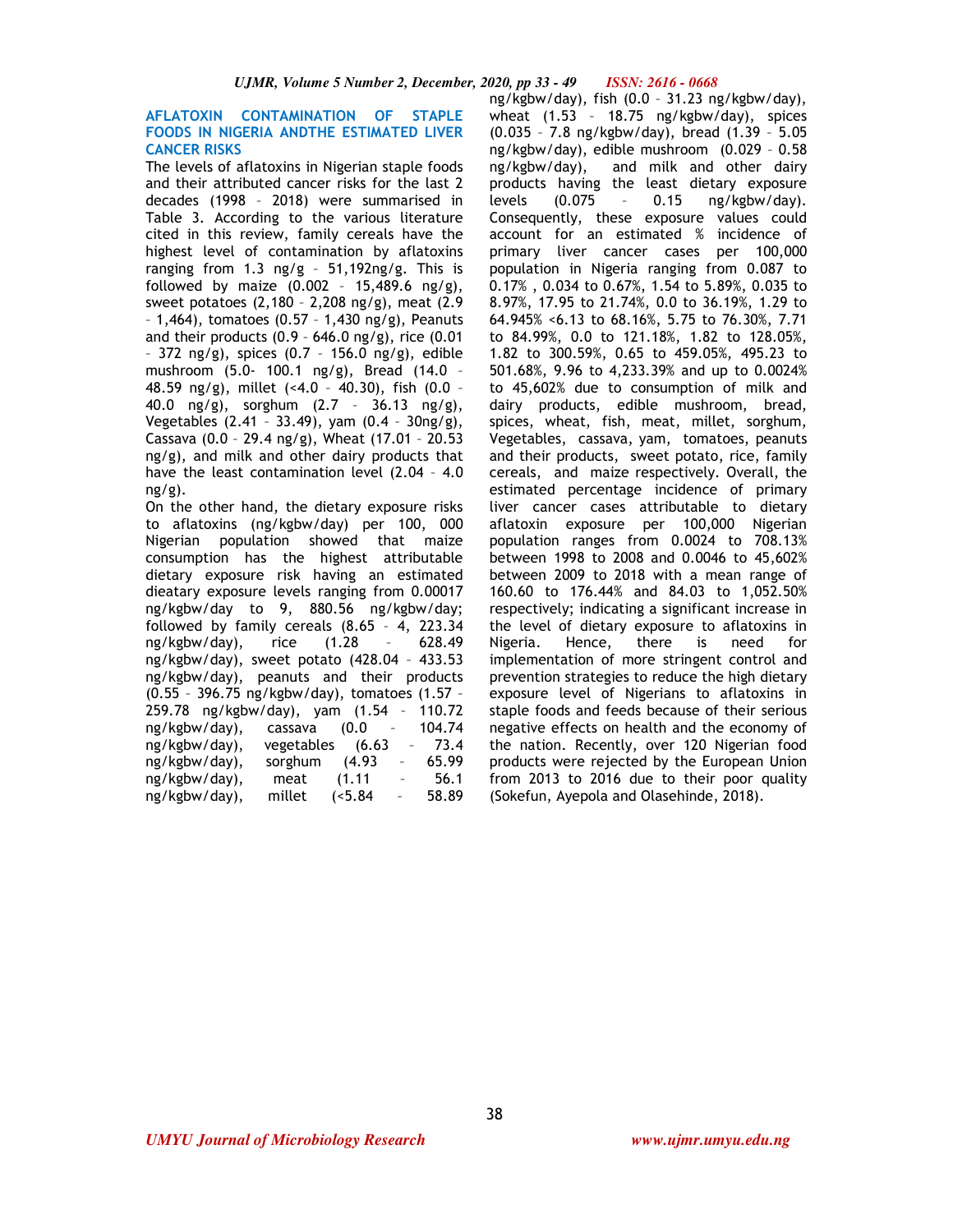| Table 3: Cancer Risks Attributable to Dietary Aflatoxin Exposure in Nigeria |                                                                                                   |                                                                                              |                                                                                                                             |                                                                                                              |                                                                                             |                                                                                                |                                           |  |
|-----------------------------------------------------------------------------|---------------------------------------------------------------------------------------------------|----------------------------------------------------------------------------------------------|-----------------------------------------------------------------------------------------------------------------------------|--------------------------------------------------------------------------------------------------------------|---------------------------------------------------------------------------------------------|------------------------------------------------------------------------------------------------|-------------------------------------------|--|
| Place                                                                       | Number and Type of<br><b>Food Samples</b>                                                         | % of Positive<br><b>Samples</b>                                                              | <b>Level of Aflatoxins</b><br>(ng/g)                                                                                        | Estimated<br><b>Dietary Exposure</b><br>to AFB1<br>(ng/kgbw/day)                                             | <sup>2</sup> Attributable<br><b>Primary Liver</b><br>Cancer<br>(HCC)/100,000<br>people/year | <sup>3</sup> % Incidence of the<br>HCC per 100,000                                             | Reference                                 |  |
| Ilisha, Nigeria                                                             | 48 Maize-based gruel                                                                              | N <sub>S</sub>                                                                               | $R = 0.002 - 19.716$                                                                                                        | $60.002 - 19.72$                                                                                             | $0.00017 - 0.13$                                                                            | $0.0024 - 1.82$                                                                                | (Oyelami et<br>al., 1996)                 |  |
| Ogun and Oyo<br><b>States</b>                                               | 77 dried yam chips                                                                                | AFB1 - 22%                                                                                   | $^a$ R =5 - 30                                                                                                              | $d$ 19.27 - 110.72                                                                                           | $1.59 - 9.13$                                                                               | $22.3 - 128.05$                                                                                | (Bankole and<br>Mabekoje, 2004)           |  |
| Lagos, Ibadan<br>&Ogbomosho                                                 | 150 brown breads                                                                                  | $TAF = 11$<br>samples                                                                        | $R = 14 - 41$                                                                                                               | $e$ 1.39 - 4.071                                                                                             | $0.11 - 0.34$                                                                               | $1.54 - 4.77$                                                                                  | (Efuntoye, 2004)                          |  |
| Southwestern<br>Nigeria                                                     | 106 dry roasted ground<br>nuts                                                                    | $AFB1 = 64.2%$                                                                               | $^a$ M= 25.5                                                                                                                | $f$ 15                                                                                                       | 1.24                                                                                        | 17.39                                                                                          | (Bankole et al.,<br>2005)                 |  |
| Niger State                                                                 | 196 mouldy rice                                                                                   | AFB1-49.49%                                                                                  | $M+SD = 200.19 + 320.98$                                                                                                    | \$323.91                                                                                                     | 26.72                                                                                       | 374.75                                                                                         | (Makun et al.,<br>2007)                   |  |
| Ogun State                                                                  | human and cow milk,<br>yoghurt, "wara", ice<br>cream and "nono"                                   | AFM1                                                                                         | $b$ R=2.040 to 4.0                                                                                                          | $h$ 0.075 - 0.15                                                                                             | $0.0062 - 0.012$                                                                            | $0.087 - 0.17$                                                                                 | (Atanda et<br>al., 2007)                  |  |
| Three AEZs of<br>Nigeria                                                    | Maize samples                                                                                     | AFB1<br>AFB <sub>2</sub>                                                                     | $H = 612$<br>$H = 193$                                                                                                      | $c$ 612                                                                                                      | 50.49                                                                                       | 708.13                                                                                         | (Atehnkeng et al.,<br>2008)               |  |
| Seven Southern<br>Nigerian States                                           | Wheat<br>Millet<br>Guinea corn<br><b>Breadfruit</b><br>Groundnut                                  | AFB1= 100% in<br>all samples                                                                 | R=17.01-20.530<br>$R = 34 - 40.3$<br>R=27.22-36.13<br>R=40.060-48.59<br>R=74.030-82.12                                      | $j$ 1.53 - 18.75<br>$k$ 31.05 - 58.89<br>$^{L}$ 49.72 - 65.99<br>$^{\circ}$ 4.15 - 5.05<br>$f$ 45.47 - 50.44 | $-1.28 - 1.55$<br>$-2.56 - 4.86$<br>$-4.10 - 5.44$<br>$-0.34 - 0.42$<br>$-3.75 - 4.16$      | $-17.95 - 21.74$<br>$-35.90 - 68.16$<br>$-57.50 - 76.30$<br>$-4.77 - 5.89$<br>$-52.59 - 58.35$ | (Odoemelam and<br>Osu, 2009)              |  |
| Oyo State/ Nigeria                                                          | 40 fresh meat<br>40 dried meat                                                                    | $TAF = 100%$<br>$TAF = 100%$                                                                 | $-R=2.9$ to 85.2<br>$-R = 3.1$ to 74.1                                                                                      | $m$ 1.11 - 32.66                                                                                             | $0.092 - 2.69$                                                                              | $1.29 - 37.73$                                                                                 | (Olufunmilayo et<br>al., 2010)            |  |
| <b>Bayelsa State</b>                                                        | Edible Mushroom                                                                                   | AFB1                                                                                         | $M = 5.0$                                                                                                                   | $n$ 0.029                                                                                                    | 0.0024                                                                                      | 0.034                                                                                          | (Jonathan et<br>al., 2011)                |  |
| Niger State<br>South-Western and<br>South-Eastern<br>Nigeria                | 21 rice samples<br>41 rice<br>39 Maize<br>17 Cocoa Seeds<br>22 processed cocoa<br>25 Cocoa Powder | TAF= 100%<br>$TAF = 87.8%$<br>$TAF = 94.9%$<br>$TAF = 88.2%$<br>$TAF = 72.7%$<br>$TAF = 44%$ | $R = 28 - 372$<br>$M=0.76$ , SD=3.1<br>M=10.24SD=24.9<br>$M=1.12$ , SD = 1.7<br>$M=6.05$ , SD =4.98<br>$M=2.99$ ; SD = 2.63 | $$47.31 - 628.49$<br>\$1.28<br>$c$ 10.24                                                                     | $3.90 - 51.85$<br>0.11<br>0.84                                                              | 54.70 - 727.21<br>1.54<br>11.78                                                                | (Makun et al., 2011)<br>(Augustina, 2011) |  |

*UMYU Journal of Microbiology Research www.ujmr.umyu.edu.ng*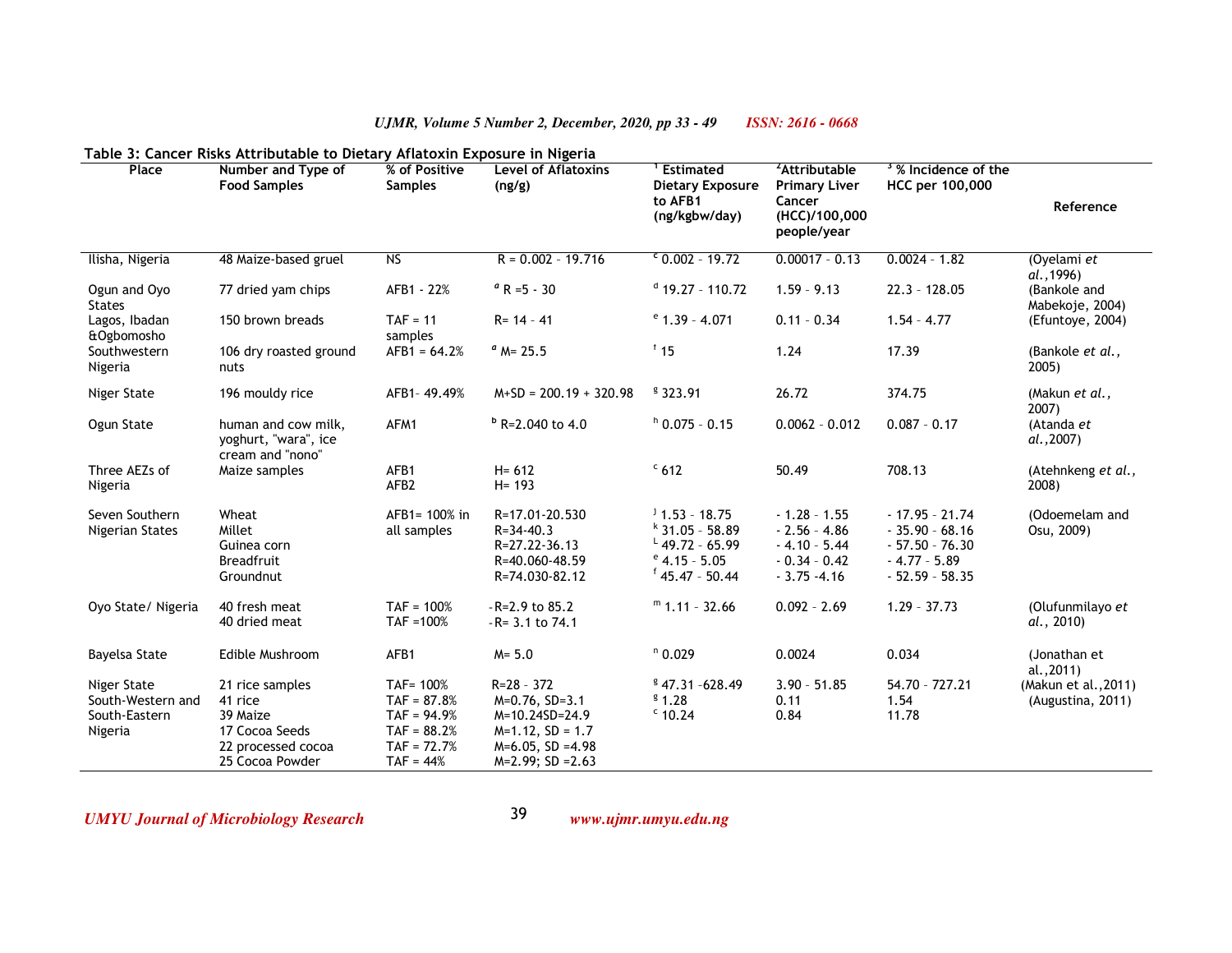| Table 3 continue<br>Plateau State,<br>Nigeria | 16 fonio millet<br>17 sesame samples                         | $AFs = 81%$<br>0.0%          | 4.0                                                                  | k < 5.84                                                       | < 0.48                                                  | < 6.73                                                        | (Ezekiel et al.,<br>2012)      |
|-----------------------------------------------|--------------------------------------------------------------|------------------------------|----------------------------------------------------------------------|----------------------------------------------------------------|---------------------------------------------------------|---------------------------------------------------------------|--------------------------------|
| Southwestern<br>Nigeria                       | 100 samples of yam flour                                     | $-$ AFB1<br>$-AFB2$          | $-M = 0.4$<br>$-R = <$ LOD $-3.5$                                    | $d$ 1.54                                                       | 0.13                                                    | 1.82                                                          | (Somorin et al.,<br>2012)      |
| 5Nigerian Markets                             | 29 peanut cake samples                                       | $AFB1 \& AFB2 =$<br>86%      | $-H = 2.82$                                                          | $f$ 1.73                                                       | 0.143                                                   | 2.01                                                          | (Ezekiel et al.,<br>2012)      |
| Oyo State                                     | 12 Maize samples                                             | AFB1= 58%<br>$AFB2 = 41.66%$ | $a$ R=4.1 - 19.407<br>$a$ R=1.46 -7.67                               | $C$ 4.1 - 19.407                                               | 0.34                                                    | 4.77                                                          | (Onilude et al.,<br>2012)      |
| Lagos<br>Ogun,<br>Oyo,<br>Niger<br>Kaduna     | 47 Peanut cakes                                              | AFB1= 100%                   | $M = 385.1$<br>$M = 1428$<br>$M = 588.4$<br>$M = 557.3$<br>$M = 151$ | 1236.52<br>$f$ 877.28<br>$f$ 361.38<br>$f$ 342.28<br>$f$ 92.74 | $-19.51$<br>$-72.38$<br>$-29.81$<br>$-28.23$<br>$-7.65$ | $-273.63$<br>$-1015.15$<br>$-407.8$<br>$-395.93$<br>$-107.29$ | (Warth et al.,<br>2012)        |
| Lagos State                                   | 34 dried edible<br>Mushroom                                  | $-$ AFB1<br>$-$ AFB2         | $M = 100$<br>$M = 96.9$                                              | $n$ 0.58                                                       | 0.048                                                   | 0.67                                                          | (Samson et al.,<br>2013)       |
| 5 AEZs Nigeria                                | 70 samples of stored<br>maize                                | AFB1                         | $26.5 - 15,489.6$                                                    | $36.99-9,880.56$                                               | $*8.10 - 2,964.16$                                      | $*124.62 - 45,602$                                            | (Adetuniji et al.,<br>2014)    |
| Ogun State                                    | 34 breakfast cereals and<br>pastas                           | <b>TAF</b>                   | $R = 0.8 - 3.5$<br>$(M=1.3)$                                         | $^{\circ}$ 8.65                                                | 0.71                                                    | 9.96                                                          | (Ezekiel and Sombie,<br>2014)  |
| Kaduna State                                  | 260 peanut kernels                                           | 28.84%                       | $R = 6 - 28.75$                                                      | $f$ 3.69                                                       | 0.30                                                    | 4.21                                                          | (Wartu et al.,<br>2015)        |
| Ibadan/Nigeria                                | Stockfish samples                                            | <b>NS</b>                    | $0.0$ to $40$                                                        | $P$ 31.23                                                      | 2.58                                                    | 36.19                                                         | (Ogunleye and<br>Olaiya, 2015) |
| Nigerian Markets                              | <b>Sweet Potatoes Tubers</b><br>and leaves                   | <b>NS</b>                    | $M = 2,208$<br>M=2,180 ppb                                           | 9433.53<br>9428.04                                             | $-35.77$<br>$-35.31$                                    | $-501.68$<br>$-495.23$                                        | (Oyewale, 2015)                |
| 6 Geopolitical<br>Zones of Nigeria            | Maize, Bitter, cocumber,<br>Pepper, Bush mango and<br>peanut | 100%                         | MR= $3.2 \pm 0.12$ to 63.4<br>± 1.79                                 | $^{\circ}$ 21.28 -421.61                                       | $1.76 - 34.78$                                          | $24.68 - 487.80$                                              | (Williams et al.,<br>2015)     |

*UMYU Journal of Microbiology Research www.ujmr.umyu.edu.ng*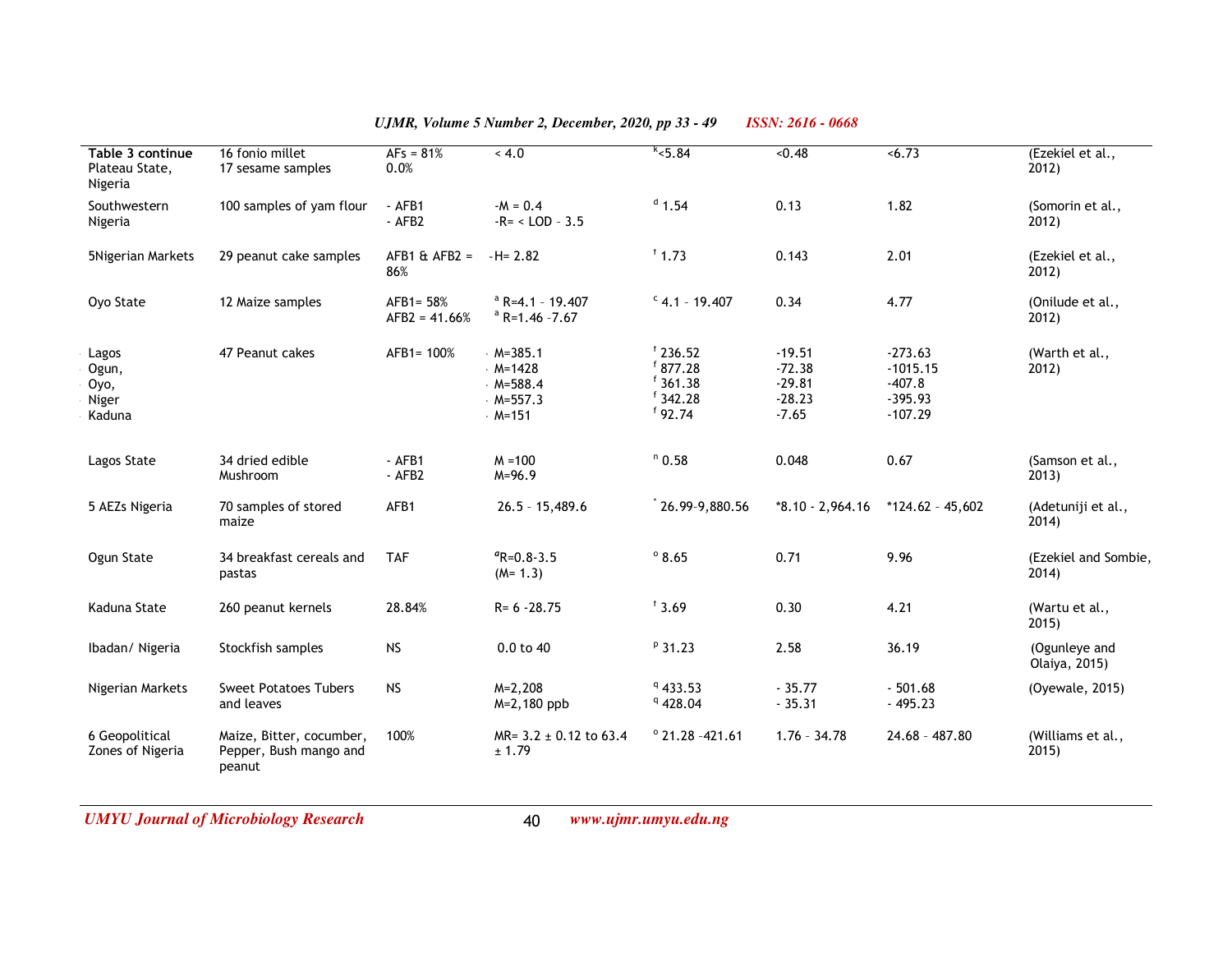| Minna (Niger<br>State)/ Nigeria<br>Minna / Niger | 50 Pumpkin<br>373 processed cassava<br>products<br>25 Dried Bitter Leaf<br>25 Fresh Bitter leaf | AFB1 - 12%<br>AFB2 - 2%<br><b>TAF</b><br>AFB1 - 40%<br>AFB2 - 44%<br>AFG1 - 20% | $R = 2.48 - 10.66$<br>$R = 0.00 - 3.44$<br>$-R = 0.00 - 29.4$<br>$-R = 2.41 - 9.51$<br>$-R = 1.45 - 16.45$<br>$-R=0.00 - 3.86$ | $ 56.82 - 29.32$<br>$0.00 - 104.74$<br>$ 6.63 - 26.15$<br>$ 80.00 - 10.62$ | $-0.56 - 2.42$<br>$-0.00 - 8.64$<br>$-0.55 - 2.16$<br>$-0.00 - 0.88$ | $-7.85 - 33.94$<br>$-0.00 - 121.18$<br>$-7.71 - 30.29$<br>$-0.00 - 12.34$ | (Suleiman et al.,<br>2017)<br>(Abass et al., 2017)<br>(Suleiman et al.,<br>2017)<br>(Suleiman et al.,<br>2017) |
|--------------------------------------------------|-------------------------------------------------------------------------------------------------|---------------------------------------------------------------------------------|--------------------------------------------------------------------------------------------------------------------------------|----------------------------------------------------------------------------|----------------------------------------------------------------------|---------------------------------------------------------------------------|----------------------------------------------------------------------------------------------------------------|
|                                                  |                                                                                                 |                                                                                 |                                                                                                                                |                                                                            |                                                                      |                                                                           |                                                                                                                |
|                                                  |                                                                                                 |                                                                                 |                                                                                                                                |                                                                            |                                                                      |                                                                           |                                                                                                                |
| Three AEZs,<br>Nigeria                           |                                                                                                 |                                                                                 |                                                                                                                                |                                                                            |                                                                      |                                                                           |                                                                                                                |
| Minna (Niger<br>State)/ Nigeria                  |                                                                                                 |                                                                                 |                                                                                                                                |                                                                            |                                                                      |                                                                           |                                                                                                                |
| Nsukka                                           | cold paps of maize and<br>guinea corn, peanut<br>butter                                         | $AFB1 = 100%$<br>$AFB2 = 100%$                                                  | $MR=1.48 \pm 0.24$ to<br>$2.31 \pm 0.6$                                                                                        | $-°9.84 - 15.36$<br>$ ^{\circ}$ 9.44 - 14.43                               | $-0.81 - 1.27$<br>$-0.78 - 1.19$                                     | $-11.36 - 17.81$<br>$-10.94 - 16.69$                                      | (Onyeke et al.,<br>$2017$ )                                                                                    |
| Ibadan / Nigeria                                 | <b>Dried Tomatoes</b>                                                                           | AFB1 - 100%<br>AFB2 - 100%                                                      | $R = 853 - 1.430$<br>R=472 -878                                                                                                | $t$ 154.96 - 259.78                                                        | $12.78 - 21.43$                                                      | 179.24 - 300.59                                                           | (Okigbo and Anene,<br>$2017$ )                                                                                 |
| 9Northern<br>States, Nigeria                     | 78 ear rot infected maize<br>samples                                                            | $AFB1 = 63%$                                                                    | $M = 0.8$                                                                                                                      | $^{\circ}$ 0.8                                                             | 0.066                                                                | 0.93                                                                      | (Ogara et al.,<br>2017)                                                                                        |
| Minna                                            | 72 cow liver<br>50 goatliver                                                                    | AFM1= 83.3%<br>AFM=58%                                                          | $M=1,464$<br>$M = 425$                                                                                                         | $m$ 56.1<br>$m$ 16.29                                                      | 4.63<br>1.34                                                         | 64.94<br>18.85                                                            | (Shamsudin et al.,<br>2017)                                                                                    |
| Ibadan / Nigeria                                 | Dried Okra                                                                                      | AFB1 - 100%<br>AFB2 - 100%                                                      | R=26.69-33.49<br>$R=0.7 - 3.73$                                                                                                | \$73.4                                                                     | 6.06                                                                 | 84.99                                                                     | (Okigbo and Anene<br>, 2017)                                                                                   |
| Sokoto State<br>Three AEZs,<br>Nigeria           | 63 peanut kernels<br>110 sorghum<br>87 millet samples                                           | TAF= 82.5%<br>AFB1 - 3%<br>AFB1 - 7%                                            | $0.9 - 646$<br>$MSD = 2.7 \pm 253$<br>$MSD = 11 \pm 55.4$                                                                      | $ (0.55 - 396.75)$<br>$^{L}$ 4.93<br>$k$ 16.07                             | $-0.046 - 32.73$<br>$-0.41$<br>$-1.33$                               | $-0.65 - 459.05$<br>$-5.75$<br>$-18.65$                                   | (Salau et al., 2016)<br>(Hertveldt, 2016)                                                                      |
| Port Harcourt                                    | wheat, groundnut and<br>their products                                                          | <b>TAF</b>                                                                      | $M=1.73\pm0.09$ to<br>$37.23 \pm 3.66$                                                                                         | $^{\circ}$ 11.50 - 247.58                                                  | $0.95 - 20.43$                                                       | 13.32 - 286.54                                                            | (Felagha I, 2016)                                                                                              |
| Katsina                                          | Spices and condiments                                                                           | 57%                                                                             | $0.7$ to > 20ppb                                                                                                               | $10.035$ to >1                                                             | 0.0029 to<br>>0.0825                                                 | $0.041$ to $>1.16$                                                        | (Haruna et al.,<br>2016)                                                                                       |
| 3 southwestern<br>Nigerian States                | 24 Raw peanuts<br>24 Roasted Peanuts                                                            | 89.6%                                                                           | $-AFB1: M = 60.2$<br>$-TAF: M = 112.9$                                                                                         | $f$ 36.97                                                                  | 3.05                                                                 | 42.78                                                                     | (Afolabi et al.,<br>2015)                                                                                      |
| Table 3 continue<br>5 AEZ, Nigeria               | 38 composite local rice                                                                         | $-AFB1 = 18.5%$<br>$-TAF = 36.9%$                                               | $M = 5$                                                                                                                        | 8.45                                                                       | 0.70                                                                 | 9.82                                                                      | (Rofiat et al.,<br>2015)                                                                                       |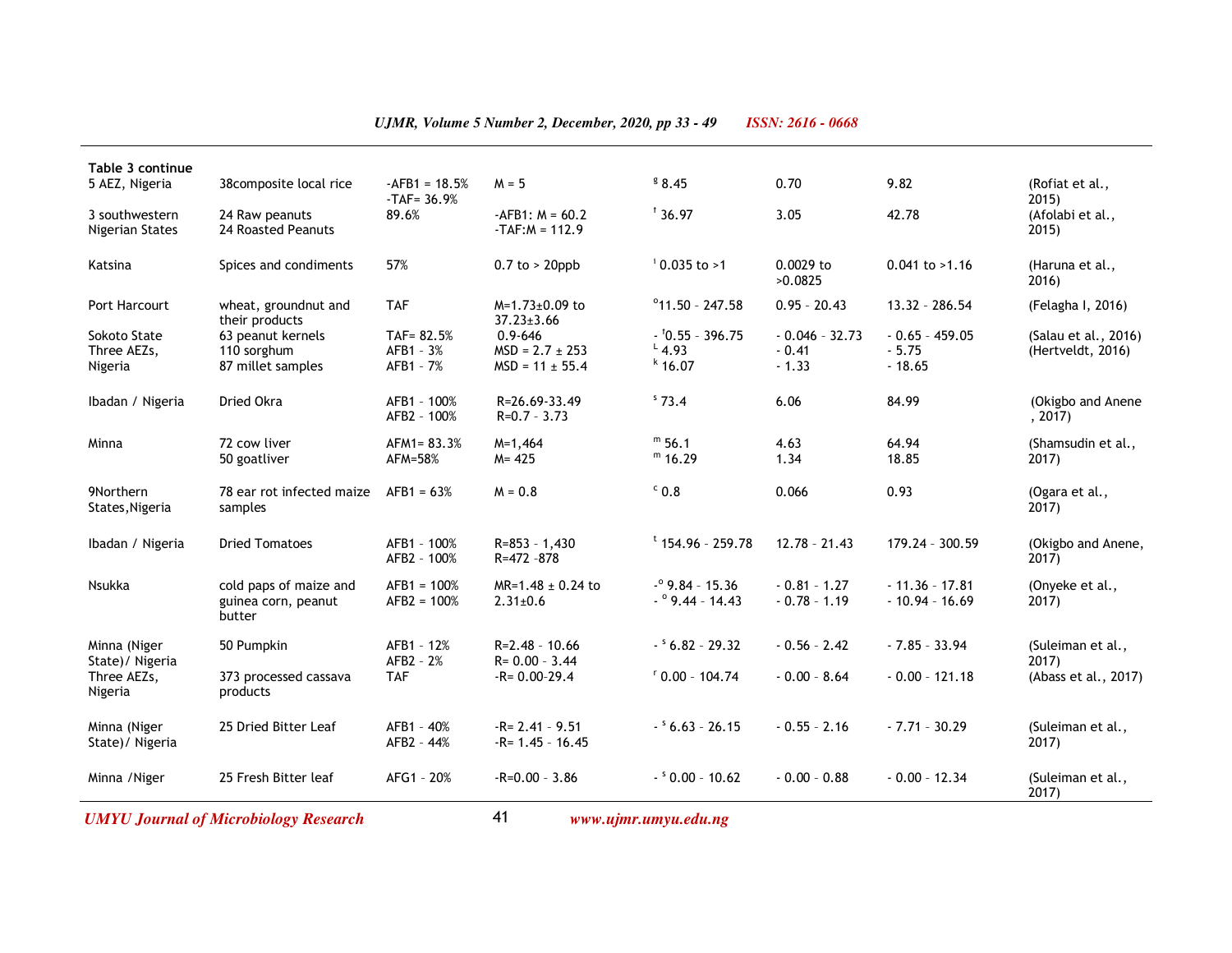| Table 3 continue<br>Lagos                    | 31 dry and<br>89 rainy season ginger                                       | $-$ AFS = 46%<br>$-AFs = 89%$           | $-M = 3.13$<br>$-M=1.18$                                       | -i 0.16<br>- i 0.059                         | $-0.013$<br>$-0.0014$          | $-0.18$<br>$-0.02$         | (Lippolis et al.,<br>2017)                             |
|----------------------------------------------|----------------------------------------------------------------------------|-----------------------------------------|----------------------------------------------------------------|----------------------------------------------|--------------------------------|----------------------------|--------------------------------------------------------|
| Nigerian Markets                             | 55 dried chilli sample                                                     | $-AFB1 = 96%$                           | $-H = 156$                                                     | $-17.8$                                      | 0.64                           | 8.97                       | (Singh and Cotty,<br>2017)                             |
| Minna (Niger State)                          | 25 Dried Tomato                                                            | $-AFB2 - 20%$                           | $-R = 0.72 - 8$                                                | $-$ <sup>t</sup> 1.98 - 22                   | $0.0014 - 1.82$                | $0.02 - 25.53$             | (Suleiman et al.,<br>2017)                             |
| Kaduna State                                 | 40 dried vegetables                                                        | -TAF                                    | $-R = 6.5 - 31.6$                                              | $-$ <sup>5</sup> 17.88 - 86.9                | $1.47 - 7.17$                  | $20.62 - 100.56$           | (Nafisa et al.,<br>2017)                               |
| Minna / Niger                                | 25 Fresh Tomato                                                            | -AFB2 - 24%                             | $-R = 0.57 - 7.13$                                             | $-$ <sup>t</sup> 1.57 - 19.61                | $0.13 - 1.62$                  | $1.82 - 22.72$             | (Suleiman <i>et al.</i> ,<br>2017)                     |
| Four AZEs<br>Minna (Niger<br>State)/ Nigeria | 84 peanuts<br>25 Spinach                                                   | $AFs = 39%$<br>AFB1 - 10%<br>AFB2 - 14% | $H=2.076$ ; M= 216<br>$-R = 0.08 - 1.49$<br>$-R = 0.07 - 7.32$ | $-$ <sup>f</sup> 132.66<br>$-10.004 - 0.075$ | 10.94<br>$0.00033 -$<br>0.0062 | 153.44<br>$0.0046 - 0.087$ | (Oyedele $et$ al., 2017)<br>(Suleiman et al.,<br>2017) |
| Lagos/Nigeria                                | -27 roasted cashew nut<br>-15 peanut samples                               | 70.37% (19/27)<br>100%                  | $R = 0.1$ to 6.8<br>R= 29 - 33.78                              | $17.81 - 57.60$                              | $1.47 - 4.75$                  | $20.62 - 66.62$            | (Modupeade et<br>al.,2018)                             |
| Lagos and Ogun<br>states                     | family cereal, peanut<br>butter, Tom bran, ogi<br>and infant formula       | AFB1<br>AFM1                            | $MR = 2.4 - 83.4$<br>$MR=9 - 5.4$                              | $*$ 2.5-51,192                               | $0.21 - 4,223.34$              | $2.95 - 4,886.75$          | (Ojuri et al., 2018)                                   |
| Nigeria                                      | 53 household formulated,<br>84 industrial-processed<br>complementary foods | 69.8%<br>36.9%                          | $M \pm SD = 72 \pm 14.4$<br>$-M \pm SD = 4.1 \pm 3.5$          | $* 641$                                      | 52.88                          | 741.65                     | (Ojuri et al.,<br>2019)                                |

 **Note**: Reported levels of AFB1 in foods (Mean or range) were used in computing the estimated primary cancer attributable to aflatoxins exposure/100,000 population. Where the level of AFB1 was not given, the levels of total aflatoxins or AFM1 were used. However, places where AFM1 was used, the values were divided by 10 since AFM1 is 10 times less carcinogenic than AFB1 (Ahlberg et al., 2018).

 **Where**: AFB1 = Aflatoxin B1; AFB2 = Aflatoxin B2; AFG1 = Aflatoxin G1; AFG2 = Aflatoxin G2; AFM1 = Aflatoxin M1; AFP1 = Aflatoxin P1; H= Highest contamination value; M = Mean; MD = Median; MR = Mean Range; NC = Information of specific consumption data of the stated food per capita was not obtained; NS = Not stated; R = Range; SD = Standard deviation; TAF = Total aflatoxins;

 **<sup>1</sup>** Estimated Level of dietary Exposure to AFB1 (ng/kgbw/day) = [ level of contamination in food (ng/g) x Daily amount of food consumed perperson (g/day)] ÷ (Average Body weight (kg-bw)

 **<sup>2</sup>**Attributable Primary Liver Cancer (HCC) per 100,000/year = Estimated Level of dietary Exposure to AFB1 (ng/kgbw/day) x the average Nigerian population potency estimate of 0.0825 cancers/100,000 population/year per ng/kg b.w./day (Adetunji, Atanda and Ezekiel, 2017)

 **<sup>3</sup>**% Incidence of the HCC per 100,000 = Attributable Primary Liver Cancer (HCC) per 100,000/year X average liver cancer incidence in Nigeria = 7.13/100,000 population/year (WHO, 2014).

**\*** Exposure data was provided by the author; **<sup>a</sup>** Concentration expressed in ng/L; **<sup>b</sup>** Concentration expressed in ng/mg albumin

**<sup>c</sup>** to **<sup>v</sup>** represent information of average population's daily consumption of the stated food item per person (g/person/day) as follows:

 **c** maize = 60g (Ranum et al.,2014);**<sup>d</sup>** Yam = 231.23g (Felix, & Aidoo, 2013);**<sup>e</sup>** Bread = 6.22g (Kilby);**<sup>f</sup>** Peanut = 36.85g (World Atlas, 2018);**<sup>g</sup>** Rice = 101.37 (Nzeka, 2018);h Milk = 22g (Knoema, 2019c);iSpices = 3g (Knoema, 2019d);j Wheat = 54.79g (USDA Foreign Agricultural Services, 2012); k Millet = 87.67g (FAOSTAT, 2015);<sup>L</sup> Guinea corn (Sorghum) = 109.58g (FAOSTAT, 2015);**<sup>m</sup>** Meat = 23g (Knoema, 2019b);**<sup>n</sup>** Mushroom = 0.35g (Adedokun and Okomadu, 2017);**<sup>o</sup>** Cereals = 23.8g (Knoema, 2019a);**<sup>p</sup>** Fish = 46.85g (Helgilibrary, 2013a);**<sup>q</sup>** potato = 11.78g (Helgilibrary, 2013b);**r** Cassava = 213.76g (FAO, 2004);**s** Vegetable = 165g (Knoema, 2019e);**<sup>t</sup>** Tomatoes = 10.9g (Adeoye et al., 2017).

*UMYU Journal of Microbiology Research www.ujmr.umyu.edu.ng*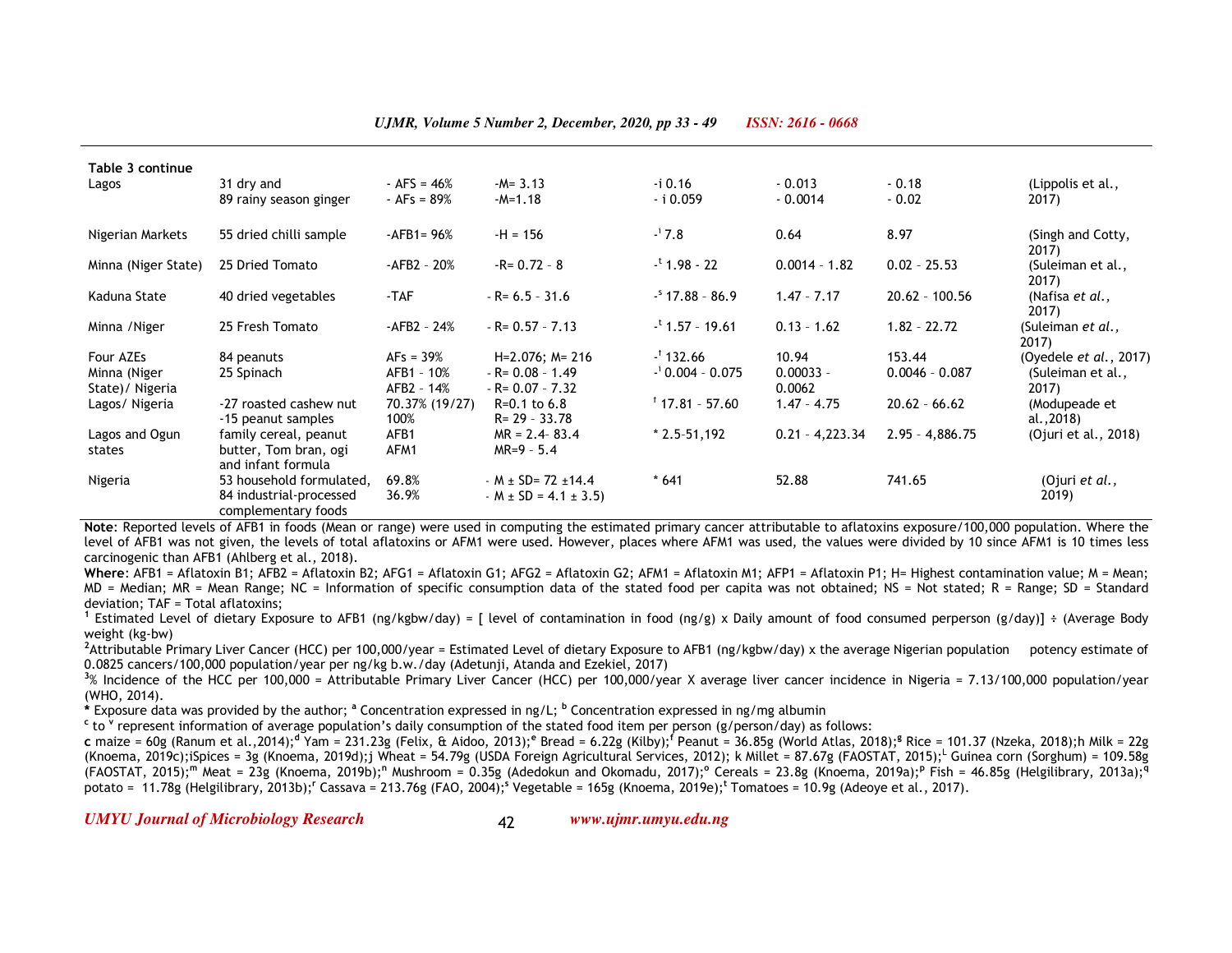#### **CONCLUSION**

Both the dietary aflatoxins and aflatoxin biomarkers from Nigeria signifies an increase in dietary exposure to aflatoxins. Hence, there is need for additional monitoring of marketed

#### **REFERENCES**

- Abass, A. B., Awoyale, W., Sulyok, M. and Alamu, E. O. (2017) 'Occurrence of regulated mycotoxins and other microbial metabolites in dried cassava products from nigeria', *Toxins*, 9(7), 1– 15. doi: 10.3390/toxins9070207.
- Adedokun, O. M. and Okomadu, C. A. (2017) 'Wild and domesticated mushroom consumption in Nigeria', *African Crop Science Journal*, 25(1), 123. doi: 10.4314/acsj.v25i1.9.
- Adejumo, O., Atanda, O., Raiola, A., Somorin, Y., Bandyopadhyay, R. and Ritieni, A. (2013) 'Correlation between aflatoxin M1 content of breast milk, dietary exposure to aflatoxin B1 and socioeconomic status of lactating mothers in Ogun State, Nigeria', *Food and Chemical Toxicology*. Elsevier Ltd, 56, 171–177. doi: 10.1016/j.fct.2013.02.027.
- Adeoye, I., Aderibigbe, O., Amao, I., Egbekunle, F. and Bala, I. (2017) 'Tomato Products' Market Potential and Consumer Preference in Ibadan, Nigeria', *Scientific Papers Series Management, Economic Engineering in Agriculture and Rural Development*, 17(4), 9–16.
- Adetuniji, M. C., Atanda, O. O., Ezekiel, C. N., Dipeolu, A. O., Uzochukwu, S. V. A., Oyedepo, J. and Chilaka, C. A. (2014) 'Distribution of mycotoxins and risk assessment of maize consumers in five agro-ecological zones of Nigeria', *European Food Research and Technology*, 239(2), 287–296. doi: 10.1007/s00217-014-2221-0.
- Adetunji, M. C., Alika, O. P., Awa, N. P., Atanda, O. O. and Mwanza, M. (2018) 'Microbiological quality and risk assessment for aflatoxins in groundnuts and roasted cashew nuts meant for human consumption', *Journal of Toxicology*, 2018, 1–11. doi: 10.1155/2018/1308748.
- Adetunji, M. C., Atanda, O. O. and Ezekiel, C. N. (2017) 'Risk Assessment of Mycotoxins in Stored Maize Grains Consumed by Infants and Young Children in Nigeria.', *Children (Basel, Switzerland)*. Multidisciplinary Digital Publishing Institute (MDPI), 4(7). doi: 10.3390/children4070058.

foods and the implementation of more stringent control and prevention strategies to reduce the high dietary exposure level to aflatoxins in the country.

- Afolabi, C. G., Ezekiel, C. N., Kehinde, I. A., Olaolu, A. W. and Ogunsanya, O. M. (2015) 'Contamination of Groundnut in South-Western Nigeria by Aflatoxigenic Fungi and Aflatoxins in Relation to Processing', *Journal of Phytopathology*. John Wiley & Sons, Ltd (10.1111), 163(4), 279–286. doi: 10.1111/jph.12317.
- Ahlberg, S., Grace, D., Kiarie, G., Kirino, Y. and Lindahl, J. (2018) 'A Risk Assessment of Aflatoxin M1 Exposure in Low and Mid-Income Dairy Consumers in Kenya', *Toxins*, 10(348), 1–15. doi: 10.3390/toxins10090348.
- Ahmed, H., Hendrickse, R. G., Maxwell, S. M. and Yakubu, A. M. (1995) 'Neonatal jaundice with reference to aflatoxins: an aetiological study in Zaria, northern Nigeria.', *Annals of tropical paediatrics*, 15(1), 11–20.
- Alshannaq, A. and Yu, J. (2017) 'Occurrence , Toxicity , and Analysis of Major Mycotoxins in Food', *International Journal of Environmental Research and public Health*, 14(632), 1–20. doi: 10.3390/ijerph14060632.
- Andrea, D. (2013) *Masked mycotoxins: occurrence, metabolism and role in planta*. University of Parma.
- Atanda, O., Oguntubo, A., Adejumo, O., Ikeorah, J. and Akpan, I. (2007) 'Aflatoxin M1 contamination of milk and ice cream in Abeokuta and Odeda local governments of Ogun State, Nigeria', *Chemosphere*. Department of Food Science and Technology, University of Agriculture, P.M.B. 2240, Abeokuta, Ogun State, Nigeria, 68(8), 1455–1458. doi:

10.1016/j.chemosphere.2007.03.038.

- Atanda, O. *et al.* (2013) 'Fungal and Mycotoxin Contamination of Nigerian Foods and Feeds', in Makun, H. A. (ed.) *Mycotoxin and Food Safety in Developing Countries*. Nigeria: InTech, 3–38. doi: 10.5772/55664.
- Atehnkeng, J., Ojiambo, P. S., Donner, M., Ikotun, T., Sikora, R. A., Cotty, P. J. and Bandyopadhyay, R. (2008) 'Distribution and toxigenicity of Aspergillus species isolated from maize kernels from three agro-ecological zones in Nigeria', *International Journal of Food Microbiology*. International

*UMYU Journal of Microbiology Research www.ujmr.umyu.edu.ng*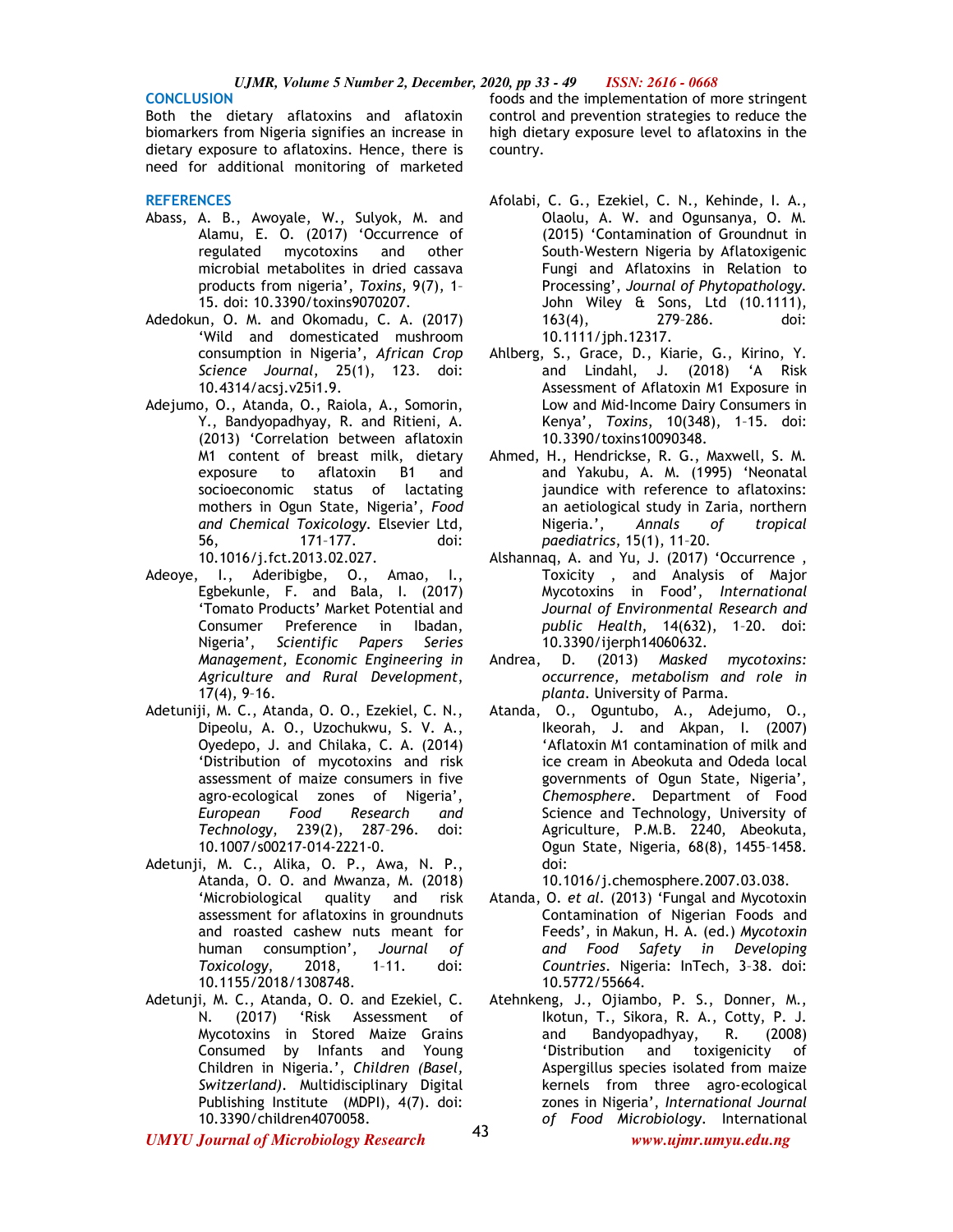Institute of Tropical Agriculture (IITA), PMB 5320, Ibadan, Nigeria, 122(1–2), 74–84. doi:

10.1016/j.ijfoodmicro.2007.11.062.

- Augustina, M. (2011) *Occurrence of Mycotoxins in Nigerian Food Commodities and*. University of Johannesburg, South Africa.
- B.C, O., Felix, N. and Aidoo, R. (2013) *Yam Consumption Patterns in West Africa*. doi: 10.13140/RG.2.2.18917.50401.
- Bammler, T. K., Slone, D. H. and Eaton, D. L. (2000) 'Effects of dietary oltipraz and ethoxyquin on aflatoxin B1 biotransformation in non-human primates.', *Toxicological sciences : an official journal of the Society of Toxicology*, 54(1), 30–41.
- Bankole, S. A. and Mabekoje, O. O. (2004) 'Mycoflora and Occurrence of Aflatoxin B 1 in Dried Yam Chips from Markets in Ogun and Oyo States, Nigeria', *Mycopathologia*, 157(1), 111–115. doi: 10.1023/B:MYCO.0000012211.31618.18.
- Bankole, S. A., Ogunsanwo, B. M. and Eseigbe, D. A. (2005) 'Aflatoxins in Nigerian dryroasted groundnuts', *Food Chemistry*. Elsevier, 89(4), 503–506. doi: 10.1016/J.FOODCHEM.2004.03.004.
- Berthiller, F. *et al.* (2013) 'Masked mycotoxins: A review', *Molecular Nutrition and Food Research*, 57(1), 165–186. doi: 10.1002/mnfr.201100764.
- Bhanot, D. (2015) *Advantages of HPLC over Thin Layer Chromatography (TLC)*, *Labtraining*. Available at: http://labtraining.com/2015/09/30/advantagesof-hplc-over-thin-layerchromatography-tlc/ (Accessed: 5 June 2019).
- CDC (2012) *CDC Health Studies Program: Chemical Exposures - Aflatoxin*, *Centers for Disease Control and Prevention*. Available at: https://www.cdc.gov/nceh/hsb/chemi cals/aflatoxin.htm (Accessed: 14 January 2019).
- Denning, D. W., Onwubalili, J. K., Wilkinson, A. P. and Morgan, M. R. A. (1988) 'Measurement of aflatoxin in Nigerian sera by enzyme-linked immunosorbent assay', *Transactions of the Royal Society of Tropical Medicine and Hygiene*, 82(1), 169–171. doi: 10.1016/0035-9203(88)90299-4.
- EAC Policy (2018a) 'Impact of Aflatoxin Exposure to Children during the first 1000 Days of Life'.
- EAC Policy (2018b) 'Use of Biocontrol for Aflatoxin Prevention and Control in the EAC'. USAID East Africa Regional

Economic Integration Office with technical backstopping from the International Institute of Tropical Agriculture (IITA).

- Efuntoye, M. O. (2004) 'Natural Occurence of Aflatoxins in Bread in Nigeria', *SINET: Ethiop. J. Sci*, 27(1), 69–70.
- Ezekiel, C. N., Sulyok, M., Warth, B. and Krska, R. (2012) 'Multi-microbial metabolites in fonio millet (acha) and sesame seeds in Plateau State, Nigeria', *European Food Research and Technology*. Springer-Verlag, 235(2), 285–293. doi: 10.1007/s00217-012-1755-2.
- Ezekiel, C.N., Sulyok, M., Warth, B., Odebode, A. C. and Krska, R. (2012) 'Natural occurrence of mycotoxins in peanut cake from Nigeria', *Food Control*, 27(2), 338–342. doi: 10.1016/j.foodcont.2012.04.010.
- Ezekiel, C. N. *et al.* (2014) 'Mycotoxin exposure in rural residents in northern Nigeria: A pilot study using multi-urinary biomarkers', *Environment International*. Pergamon, 66, 138–145. doi: 10.1016/J.ENVINT.2014.02.003.
- Ezekiel, C. N., Oyeyemi, O. T., Oyedele, O. A., Ayeni, K. I., Oyeyemi, I. T., Nabofa, W., Nwozichi, C. U. and Dada, A. (2018) 'Urinary aflatoxin exposure monitoring in rural and semi-urban populations in Ogun state, Nigeria', *Food Additives & Contaminants: Part A*. Taylor & Francis, 35(8), 1565–1572. doi: 10.1080/19440049.2018.1475752.
- Ezekiel, C. N. and Sombie (2014) *Survey of aflatoxins and fungi in some commercial breakfast cereals and pastas retailed in Ogun State, Nigeria*, *Nature and Science*.
- FAO (2004) *A cassava industrial revolution in Nigeria*, *Food and Agriculture Organization of the United Nations*. Available at: http://www.fao.org/3/y5548e/y5548e0 8.htm (Accessed: 11 June 2019).
- FAOSTAT (2015) *Food consumption time series data*, *Food and Agriculture Organization of the United Nations*. Available at: http://www.fao.org/faostat/en/#data (Accessed: 10 June 2019).
- Felagha I (2016) 'Total Aflatoxin Contamination of Wheat, Groundnut and Their Products Sold in Three Markets within Port-Harcourt Metropolis, Nigeria', *Journal of Environment and Earth Science*, 6(8), 45–49.
- *UMYU Journal of Microbiology Research www.ujmr.umyu.edu.ng* Gong, Y. Y., Watson, S. and Routledge, M. N. (2016) 'Aflatoxin Exposure and Associated Human Health Effects, a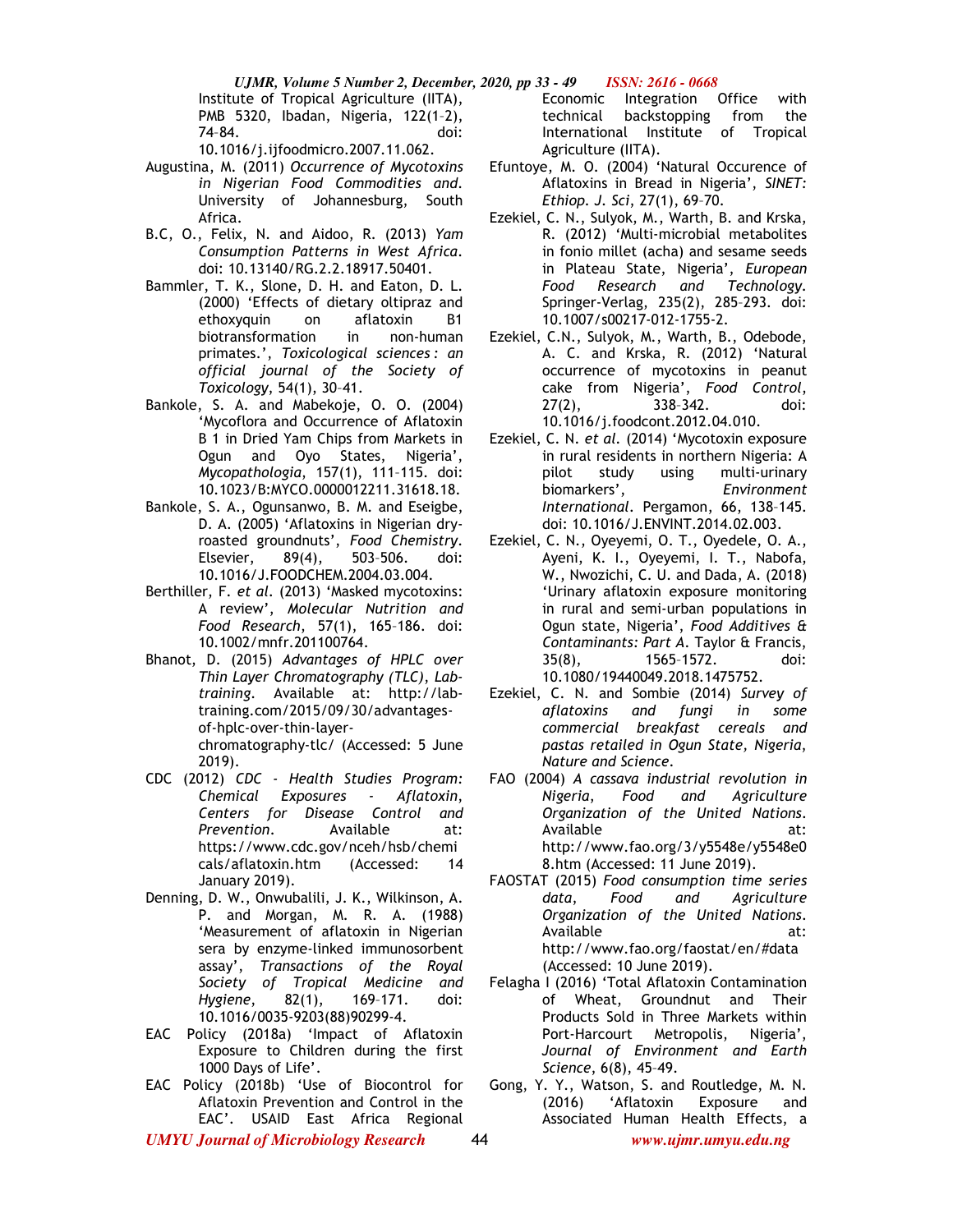*UJMR, Volume 5 Number 2, December, 2020, pp 33 - 49 ISSN: 2616 - 0668* Review of Epidemiological Studies', *Food Safety*. Food Safety Commission, Cabinet Office, Government of Japan, 4(1), 14–27. doi: 10.14252/foodsafetyfscj.2015026.

- Gurav, N. P. and Medhe, S. (2018) 'Analysis of Aflatoxins B1, B2, G1 and G2 in Peanuts: Validation Study', *Analytical Chemistry: An Indian Journal*, 17(2), 126.
- Haruna, M. ., Dangora, D. B. ., Khan, A. U. and and A, S. (2016) 'Mycobiota and Aflatoxin Contaminations of Some Spices and Condiments Sold in Katsina Central Market, Nigeria', *UMYU Journal of Microbiology Research(UJMR)*, 1(1), 143–151.
- Helgilibrary (2013a) *Fish Consumption Per Capita | Helgi Library*. Available at: https://www.helgilibrary.com/indicato rs/fish-consumption-per-capita/ (Accessed: 11 June 2019).
- Helgilibrary (2013b) *Potato Consumption Per Capita | Helgi Library*. Available at: https://www.helgilibrary.com/indicato rs/potato-consumption-per-capita/ (Accessed: 11 June 2019).
- Hertveldt, K. (2016) *Mycotoxins occurrence in Nigerian cereal crops (sorghum and millet)*. GHENT UNIVERSITY.
- Jager, A. V, Tonin, F. G., Souto, P. C. M. C., Privatti, R. T. and Oliveira, C. A. F. (2014) 'Determination of urinary biomarkers for assessment of shortterm human exposure to aflatoxins in São Paulo, Brazil.', *Toxins*. Multidisciplinary Digital Publishing Institute (MDPI), 6(7), 1996–2007. doi: 10.3390/toxins6071996.
- JECFA, J. F. E. C. on F. A. (2018) *Aflatoxins*. doi: WHO/NHM/FOS/RAM/18.1.
- Jonathan, S. G., Amos-Tautua, B. M. W. and Olawuyi, O. J. (2011) 'Food values, heavy metal accumulation, aflatoxin contamination and detection of exopolysaccharrides in Lentinus Squarrosulus Berk, a Nigerian mushroom', *African Journal of Agricultural Research*. Department of Botany and Microbiology, University of Ibadan, Oyo State, Nigeria, 6(13), 3007– 3012.
- Kilby, P. (2012) *Patterns of Bread Consumption* in Nigeria.
- Knoema (2019a) *Nigeria Cereals consumption 1992-2007*, *World Atlas*. Available at: https://knoema.com/atlas/Nigeria/top ics/Food-Security/Food-

Consumption/Cereals-consumption.

- Knoema (2019b) *Nigeria Meat consumption 1992-2007*, *World Atlas*. Available at:
- *UMYU Journal of Microbiology Research www.ujmr.umyu.edu.ng*

https://knoema.com/atlas/Nigeria/top ics/Food-Security/Food-Consumption/Meat-consumption.

- Knoema (2019c) *Nigeria Milk consumption 1992-2007*, *World Atlas*. Available at: https://knoema.com/atlas/Nigeria/top ics/Food-Security/Food-Consumption/Milk-consumption (Accessed: 10 June 2019).
- Knoema (2019d) *Nigeria Spices consumption 1992-2007*, *World Atlas*. Available at: https://knoema.com/atlas/Nigeria/top ics/Food-Security/Food-Consumption/Spices-consumption (Accessed: 11 June 2019).
- Knoema (2019e) *Nigeria Vegetables consumption 1992-2007*, *World Atlas*. Available at: https://knoema.com/atlas/Nigeria/top ics/Food-Security/Food-Consumption/Vegetables-consumption (Accessed: 11 June 2019).
- Lamplugh, S. M., Hendrickse, R. G., Apeagyei, F. and Mwanmut, D. D. (1988) 'Aflatoxins in breast milk, neonatal cord blood, and serum of pregnant women.', *British medical journal (Clinical research ed.)*, 296(6627), 968. doi: 10.1136/bmj.296.6627.968.
- Lamplugh, S. M. and Hendrickse, R. G. (1982) 'Aflatoxins in the livers of children with kwashiorkor', *Annals of Tropical Paediatrics*. Taylor & Francis, 2(3), 101– 104. doi: 10.1080/02724936.1982.11748238.
- Liew, W.-P.-P. and Mohd-Redzwan, S. (2018) 'Mycotoxin: Its Impact on Gut Health and Microbiota', *Frontiers in Cellular and Infection Microbiology*. Frontiers, 8, 60. doi: 10.3389/fcimb.2018.00060.
- Lippolis, V., Irurhe, O., Porricelli, A. C. R., Cortese, M., Schena, R., Imafidon, T., Oluwadun, A. and Pascale, M. (2017) 'Natural co-occurrence of aflatoxins and ochratoxin A in ginger (Zingiber officinale) from Nigeria', *Food Control*, 73, 1061–1067. doi: 10.1016/j.foodcont.2016.10.026.
- Liu, Y. and Wu, F. (2010) 'Global Burden of Aflatoxin-Induced Hepatocellular Carcinoma : A Risk Assessment', *Environmental health perspectives*. National Institute of Environmental Health Science, 118(6), 818–824. doi: 10.1289/ehp.0901388.
- Lizárraga-Paulín, E. G., Moreno-Martínez, E. and Miranda-Castro, S. P. (2012) 'Aflatoxins and their Impact on Human and Animal Health: An Emerging Problem', in *Aflatoxins - Biochemistry and Molecular Biology*. InTech, 255–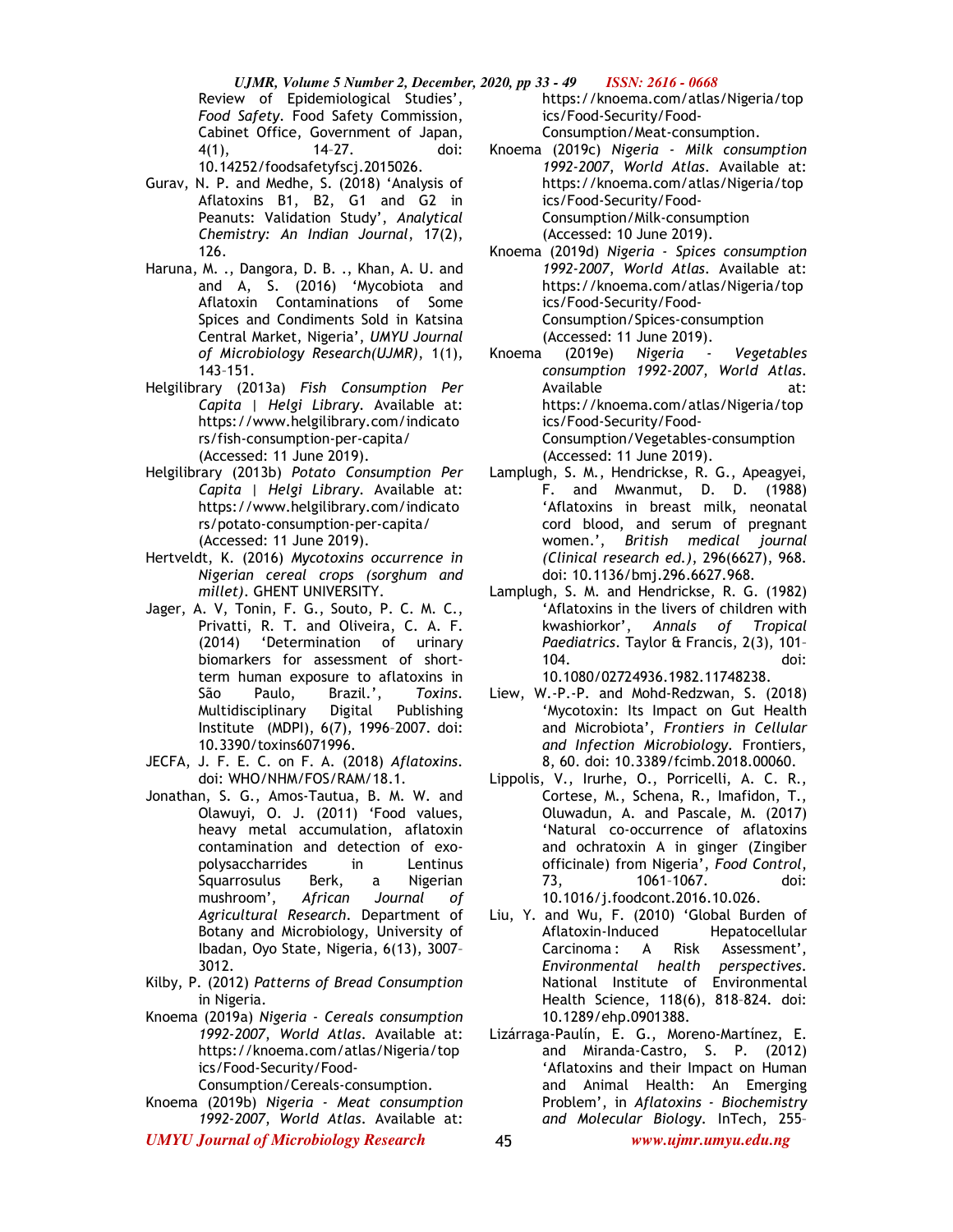282. doi: 10.5772/26196.

- Magnussen, A. and Parsi, M. A. (2013) 'Aflatoxins, hepatocellular carcinoma and public health', *World Journal of Gastroenterology : WJG*, 19(10), 1508. doi: 10.3748/wjg.v19.i10.1508.
- Mahdavi, R., Nikniaz, L., Arefhosseini, S. R. and Vahed Jabbari, M. (2010) 'Determination of aflatoxin M1 in breast milk samples in Tabriz-Iran', *Maternal and Child Health Journal*, 14(1), 141–145. doi: 10.1007/s10995- 008-0439-9.
- Makun, A., Gbodi, A., Akanya, H., Salako, A. and Ogbadu, H. (2007) 'Fungi and some mycotoxins contaminating rice (Oryza Sativa) in Niger State, Nigeria', *African Journal of Biotechnology*, 6(2), 99–108.
- Makun, H. A., Dutton, M. F., Njobeh, P. B., Mwanza, M. and Kabiru, A. Y. (2011) 'Natural multi-occurrence of mycotoxins in rice from Niger State, Nigeria', *Mycotoxin Research*. Springer-Verlag, 27(2), 97–104. doi: 10.1007/s12550-010-0080-5.
- Marko, D., Turner, P. C., Degen, G. H., Wisgrill, L., Abia, W. A., Warth, B., Ezekiel, C. N. and Braun, D. (2018) 'Monitoring Early Life Mycotoxin Exposures via LC-MS/MS Breast Milk Analysis', *Analytical Chemistry*. American Chemical Society, 90(24), 14569–14577. doi: 10.1021/acs.analchem.8b04576.
- Maxwell, S. M., Familusi, J. B., Sodeinde, O., Chan, M. C. and Hendrickse, R. G. (1994) 'Detection of naphthols and aflatoxins in Nigerian cord blood.', *Annals of tropical paediatrics*, 14(1), 3– 5.
- McCullough, A. K. and Lloyd, R. S. (2019) 'Mechanisms Underlying Aflatoxinassociated Mutagenesis – Implications in Carcinogenesis', *DNA Repair*, 77, 76–86. doi: 10.1016/j.dnarep.2019.03.004.
- McMillan, A., Renaud, J. B., Burgess, K. M. N., Orimadegun, A. E., Akinyinka, O. O., Allen, S. J., Miller, J. D., Reid, G. and Sumarah, M. W. (2018) 'Aflatoxin exposure in Nigerian children with severe acute malnutrition', *Food and Chemical Toxicology*. Pergamon, 111, 356–362. doi: 10.1016/J.FCT.2017.11.030.
- Moreno, M. C. (2015) 'Mycotoxins that Affect the Human Cardiovascular System', *Pharmaceutica Analytica Acta*. OMICS International, 06(05), 1–7. doi: 10.4172/2153-2435.1000365.
- Mupunga, I., Mngqawa, P. and Katerere, D. R. (2017) 'Peanuts, aflatoxins and undernutrition in children in Sub-

Saharan Africa', *Nutrients*. Multidisciplinary Digital Publishing Institute (MDPI), 9(12), 1–12. doi: 10.3390/nu9121287.

- Nafisa, A., Sani, M., Datsugwai, S. and Zakari, L. (2017) 'Assessment of Aflatoxigenic Fungi Associated with Dried Vegetables from Selected Markets Within Kaduna<br>Metropolis', Industrial Engineering, *Industrial Engineering,* 1(2), 68–73. doi: 10.11648/j.ie.20170102.14.
- Negash, D. (2018) 'A Review of Aflatoxin: Occurrence, Prevention, and Gapsin Both Food and Feed Safety', *Journal of Applied Microbiological Research*, 1(1), 1–35. doi: 10.15406/jnhfe.2018.08.00268.
- Nzeka, U. M. (2018) *Grain and Feed Update 2018: Wheat and Rice Imports Up, with Rice Still Crossing the Land Border Despite Restrictions*.
- Odoemelam, S. A. and Osu, C. I. (2009) 'Aflatoxin B1 contamination of some edible grains marketed in Nigeria', *E-Journal of Chemistry*, 6(2), 308–314. doi: 10.1155/2009/708160.
- Ogara, I. M., Zarafi, A. B., Alabi, O., Banwo, O., Ezekiel, C. N., Warth, B., Sulyok, M. and Krska, R. (2017) 'Mycotoxin patterns in ear rot infected maize: A comprehensive case study in Nigeria', *Food Control*, 73, 1159–1168. doi: 10.1016/j.foodcont.2016.10.034.
- Ogodo, A. C. and Ugbogu, O. C. (2016) 'Public Health Significance of Aflatoxin in Food Industry-A Review', *European Journal of Clinical and Biomedical Sciences*, 2(5), 51–58. doi: 10.11648/j.ejcbs.20160205.14.
- Ogunleye, A. O. and Olaiya, G. A. (2015) 'Isolation, identification and mycotoxin production of some mycoflora of dried stockfish (Gadus morhua)', *Academic Journal of Science.*, 04(01), 345–363.
- Ojuri, O. T., Ezekiel, C. N., Eskola, M. K., Šarkanj, B., Babalola, A. D., Sulyok, M., Hajšlová, J., Elliott, C. T. and Krska, R. (2019) 'Mycotoxin co-exposures in infants and young children consuming household- and industrially-processed complementary foods in Nigeria and risk management advice', *Food Control*, 98, 312–322. doi: 10.1016/j.foodcont.2018.11.049.
- Ojuri, O T *et al.* (2018) 'Assessing the mycotoxicological risk from consumption of complementary foods by infants and young children in<br>Nigeria', Food and Chemical Nigeria', *Food and Chemical Toxicology*. Pergamon, 121, 37–50.
- *UMYU Journal of Microbiology Research www.ujmr.umyu.edu.ng* Okigbo RN and Anene CM (2017) 'Prevalence of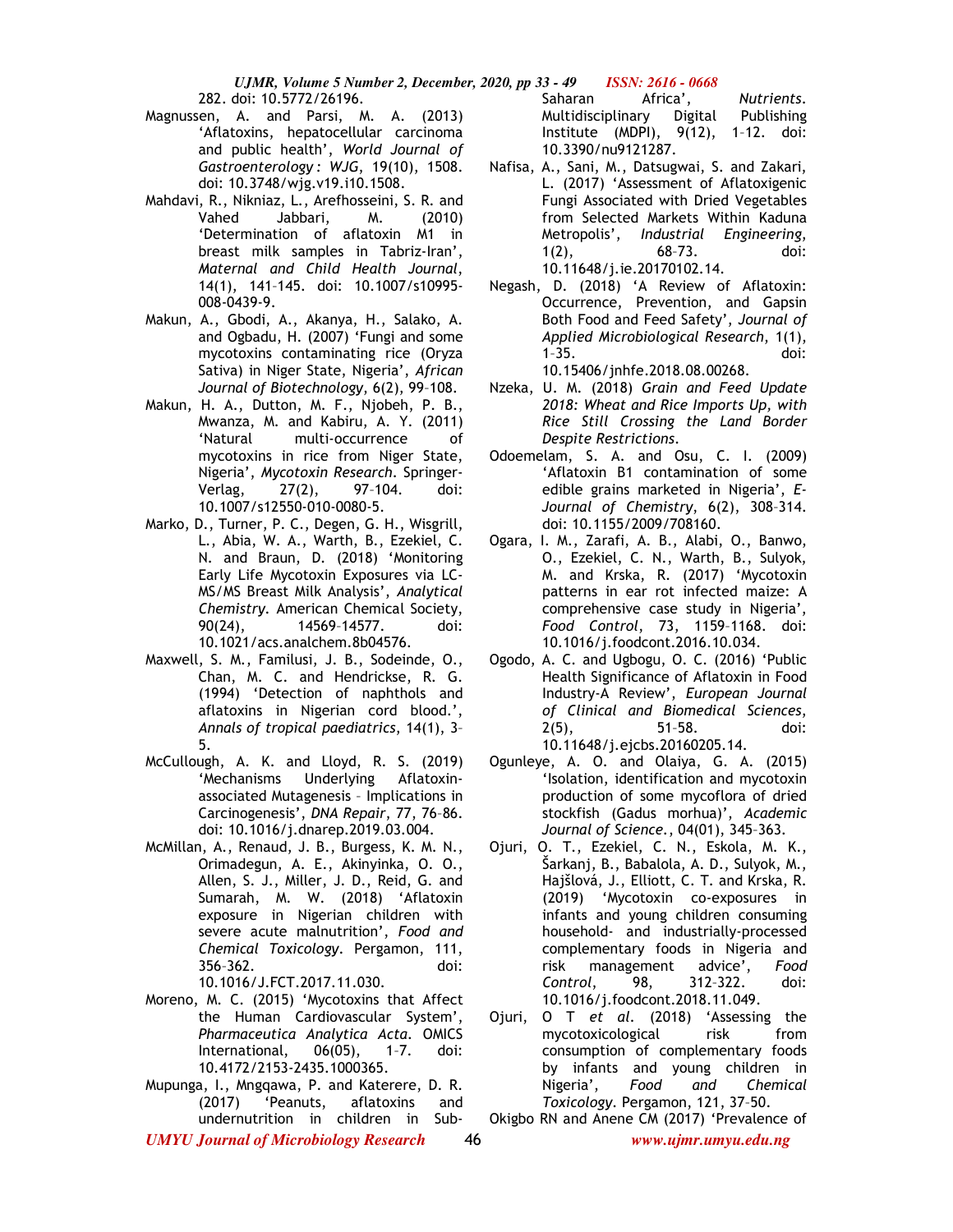aflatoxin in dried okra (Abelmoschus esculentus) and tomatoes (Lycoperisicon esculentum) commercialized in Ibadan metropolis', *Integrative Food, Nutrition and Metabolism*, 5(1), 1–4. doi: 10.15761/IFNM.1000206.

- Olayinka, C. (2018) 'Nigeria loses 5 , 000 lives , \$ 155m yearly to afatoxin , says PACA', *The Gurdian Nigeria*, 3 January, web page.
- Oliveira, M. S., Rocha, A., Sulyok, M., Krska, R. and Mallmann, C. A. (2017) 'Natural mycotoxin contamination of maize ( Zea mays L .) in the South region of Brazil', *Food Control*. Elsevier Ltd, 73, 127–132. doi: 10.1016/j.foodcont.2016.07.033.
- Olufunmilayo, G. O., Oyefolu, A. B., Oyero, O. G., Oyefolu, A. B., Olufunmilayo, G. O. and Oyefolu, A. B. (2010) 'Natural occurrence of aflatoxin residues in fresh and sun-dried meat in nigeria', *Pan African Medical Journal*. Department of Biology, The Polytechnic, Ibadan, Nigeria: African Field Epidemiology Network, 7, 14.
- Oluwafemi, F. T. (2012) 'Aflatoxin M1 levels in lactating mothers in two Nigerian cities', *Archives of Clinical Microbiology*. Department of Microbiology, Federal University of Agriculture, Abeokuta, Nigeria, 3(4). doi: 10.3823/257.
- Onilude, A. A., Wakil, S. M., Odeniyi, A. O., Fawole, O., Garuba, E. O. and Ja'afaru, I. M. (2012) 'Distribution of aflatoxin and aflatoxigenic, and other toxigenic fungi in maize samples marketed in IBadan, Oyo state, Nigeria', *Electronic Journal of Environmental, Agricultural and Food Chemistry*. Microbial physiology and Biotechnology Laboratory, Department of Microbiology, University of Ibadan, Nigeria, 11(2), 148–155.
- Onyeke, C. C., Obasi, E. J., Ajuziogu, G. C., Onoja, U. S., Osibe, D. A., Nweze, E. I., Ikwuagwu, O. E. and Eyo, J. E. (2017) 'Aflatoxins composition of maize ( Zea mays L .), guinea corn ( Sorghum bicolor L .) cold paps and peanut ( Arachis hypogea L .) butter in Nsukka , Nigeria', *Journal of Basic Pharmacology and Toxicology*, 1(3), 18–22. doi: 10.1109/19.377824.
- Onyemelukwe, G., Ogoina, D., Ibiam, G. and Ogbadu, G. (2012a) 'Aflatoxins in Body Fluids and Food of Nigerian Children with Protein-Energy Malnutrition', *African Journal of Food Agriculture*

*Nutrition and Development*, 12(5), 6553–6566.

- Onyemelukwe, G., Ogoina, D., Ibiam, G. and Ogbadu, G. (2012b) 'Aflatoxins in Body Fluids and Food of Nigerian Children with Protein-Energy Malnutrition', *African Journal of Food, Agriculture, Nutrition and Development*, 12(5), 6553–6566.
- Oyedele, O. A., Ezekiel, C. N., Sulyok, M., Adetunji, M. C., Warth, B., Atanda, O. O. and Krska, R. (2017) 'Mycotoxin risk assessment for consumers of groundnut in domestic markets in Nigeria', *International Journal of Food Microbiology*, 251, 24–32. doi: 10.1016/j.ijfoodmicro.2017.03.020.
- Oyelami, O. A., Maxwell, S. M., Adelusola, K. A., Aladekoma, T. A. and Oyelese, A. O. (1995) 'Aflatoxins in the autopsy brain tissue of children in Nigeria', *Mycopathologia*. Kluwer Academic Publishers, 132(1), 35–38. doi: 10.1007/BF01138602.
- Oyelami, O. A., Maxwell, S. M., Adelusola, K. A., Aladekoma, T. A. and Oyelese, A. O. (1997) 'Aflatoxins in the lungs of children with kwashiorkor and children with miscellaneous diseases in nigeria', *Journal of Toxicology and Environmental Health*, 51(6), 623–628. doi: 10.1080/00984109708984048.
- Oyelami, O. A., Maxwell, S. M., Adelusola, K. A., Aladekoma, T. A. and Oyelese, A. O. (1998) 'Aflatoxins in autopsy kidney specimens from children in nigeria', *Journal of Toxicology and Environmental Health - Part A*, 55(5), 317–323. doi: 10.1080/009841098158368.
- Oyelami, O. A., Maxwell, S. M. and Adeoba, E. (1996) 'Aflatoxins and ochratoxin A in the weaning food of Nigerian children', *Annals of Tropical Paediatrics*. Taylor & Francis, 16(2), 137–140. doi: 10.1080/02724936.1996.11747816.
- Oyewale, M. O. (2015) 'Aspergillosis and aflatoxicosis associated with tubers and leaves of sweet potatoes (Ipomoea batatas) in Osun state, Southern Western Nigeria', *Journal of Environmental Biology*. Department of Applied Science, Osun State Polytechnic, P.M.B. 301, Iree, Osun state, Nigeria: Triveni Enterprises, 36(3), 655–660.
- Patil, M. (2018a) *Chrominfo: Various advantages of HPTLC over HPLC*, *Chlominfo*. Available at: https://chrominfo.blogspot.com/2018/ 10/various-advantages-of-hptlc-over-

*UMYU Journal of Microbiology Research www.ujmr.umyu.edu.ng*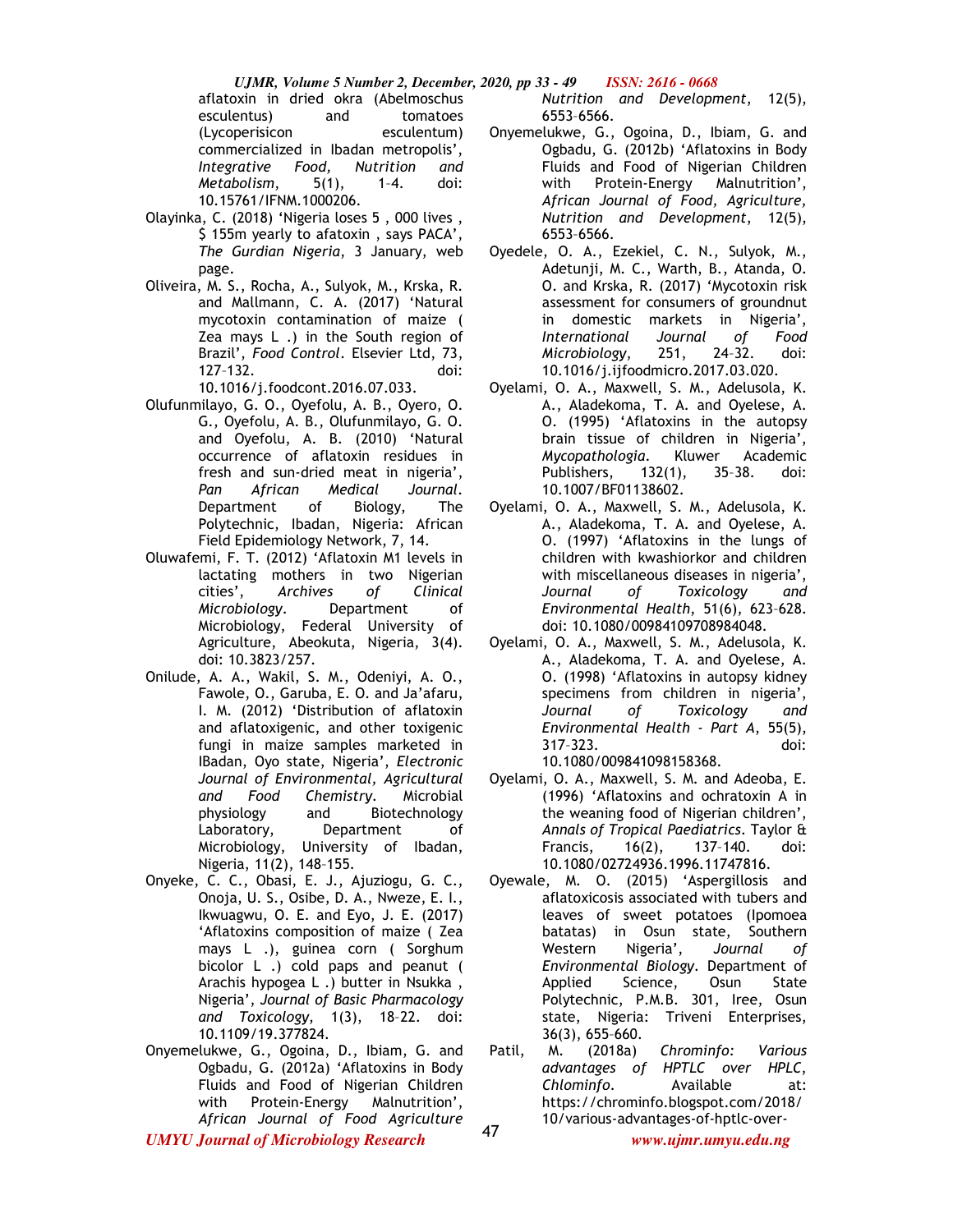*UJMR, Volume 5 Number 2, December, 2020, pp 33 - 49 ISSN: 2616 - 0668* hplc.html (Accessed: 5 June 2019). 10.21608/nrmj.2020.73438.

- Patil, M. (2018b) *Chrominfo: What are the advantages of HPLC over TLC*, *Chlorominfo*. Available at: https://chrominfo.blogspot.com/2018/ 10/what-are-advantages-of-hplc-overtlc.html (Accessed: 5 June 2019).
- Polychronaki, N., Wild, C. P., Mykkänen, H., Amra, H., Abdel-Wahhab, M., Sylla, A., Diallo, M., El-Nezami, H. and Turner, P. C. (2008) 'Urinary biomarkers of aflatoxin exposure in young children from Egypt and Guinea', *Food and Chemical Toxicology*. Pergamon, 46(2), 519–526. doi: 10.1016/J.FCT.2007.08.034.
- Qazi, J. I. and Fayyaz, Z. (2006) 'Aflatoxin contaminated foods and health risk perspective for Pakistani population', *Mycopath*, 4(2), 27–34.
- Raiola, A. (2012) *Risk analysis of the main mycotoxins from food in children: Doctoral Program in Science and Technology of Production Agro-Food XXIV cycle*. University of Naples.
- Ranum, P., Peña-Rosas, J. P. and Garcia-Casal, M. N. (2014) 'Global maize production, utilization, and consumption', *Annals of the New York Academy of Sciences*. John Wiley & Sons, Ltd (10.1111), 1312(1), 105–112. doi: 10.1111/nyas.12396.
- Reddy, K. R. N. *et al.* (2010) 'An overview of mycotoxin contamination in foods and its implications for human health An overview of mycotoxin contamination in foods and its implications for human health', *Toxin Reviews*, 29(1), 3–26. doi: 10.3109/15569541003598553.
- Rofiat, A.-S., Fanelli, F., Atanda, O., Sulyok, M., Cozzi, G., Bavaro, S., Krska, R., Logrieco, A. F. and Ezekiel, C. N. (2015) 'Fungal and bacterial metabolites associated with natural contamination of locally processed rice (Oryza sativa L.) in Nigeria', *Food Additives & Contaminants: Part A*, 32(6), 950–959. doi: 10.1080/19440049.2015.1027880.
- Salau, I., Shehu, K., Muhammad, S. and Umar, R. (2016) 'Aflatoxin Contamination of Stored Groundnut Kernel in Sokoto State, Nigeria', *Greener Journal of Agricultural Sciences*, 6(10), 285–293. doi: 10.15580/gjas.2016.10.092316144.
- Salisu, B. D. and Almajir, I. R. (2020) 'Aflatoxins and aflatoxigenic fungal contamination of common poultry feed products in Katsina State, Nigeria', *Novel Research in Microbiology Journal*, 4(1), 653–665. doi:

Samson, R. A., Odebode, A. C., Warth, B., Ezekiel, C. N., Somorin, Y. M., Houbraken, J., Sulyok, M., Krska, R. and Frisvad, J. C. (2013) 'Fungal and mycotoxin assessment of dried edible mushroom in Nigeria', *International Journal of Food Microbiology*. Elsevier B.V., 162(3), 231–236. doi: 10.1016/j.ijfoodmicro.2013.01.025.

Sayo, E. (2015) 'Aflatoxicosis Mini Round'.

- Shamsudin, O., Apeh, D. O., Iheanacho, H., Njeakor, C., Mohammed, Y., Abdulrahim, S., Mwanza, M., Jamiu, S. and Makun, H. A. (2017) 'Comparative Study of Aflatoxin M1 in Livestock Livers from Minna, Nigeria', *Journal of Liver*, 06(01), 1–5. doi: 10.4172/2167- 0889.1000205.
- Shuaib, F. M. B. *et al.* (2010) 'Association between birth outcomes and aflatoxin B 1 biomarker blood levels in pregnant women in Kumasi, Ghana', *Tropical Medicine & International Health*, 15(2), 160–167. doi: 10.1111/j.1365- 3156.2009.02435.x.
- Singh, P. and Cotty, P. J. (2017) 'Aflatoxin contamination of dried red chilies: Contrasts between the United States and Nigeria, two markets differing in regulation enforcement', *Food Control*. Elsevier Ltd, 80, 374–379. doi: 10.1016/j.foodcont.2017.05.014.
- Smith, C. (2018) *Disadvantages & amp*; *Advantages of an HPLC | Sciencing*, *Sciencing*. Available at: https://sciencing.com/disadvantagesadvantages-hplc-5911530.html (Accessed: 5 June 2019).
- Sodeinde, O., Chan, M. C. K., Maxwell, S. M., Familusi, J. B. and Hendrickse, R. G. (1995) 'Neonatal jaundice, aflatoxins and naphthols: report of a study in Ibadan, Nigeria', *Annals of Tropical Paediatrics*. Taylor & Francis, 15(2), 107–113. doi: 10.1080/02724936.1995.11747757.
- Sokefun, E., Ayepola, O. O. O. and Olasehinde, G. I. I. (2018) 'Mycotoxins: Food Production and Exportation in Nigeria', *IOP Conference Series: Earth and Environmental Science*, 210(1), 012018. doi: 10.1088/1755-1315/210/1/012018.
- Somorin, Y. M., Bertuzzi, T., Battilani, P. and Pietri, A. (2012) 'Aflatoxin and fumonisin contamination of yam flour from markets in Nigeria', *Food Control*, 25(1), 53–58. doi: 10.1016/j.foodcont.2011.10.007.
- Suleiman MS *et al.* (2017) 'Fungi and Aflatoxin Occurrence in Fresh and Dried 48